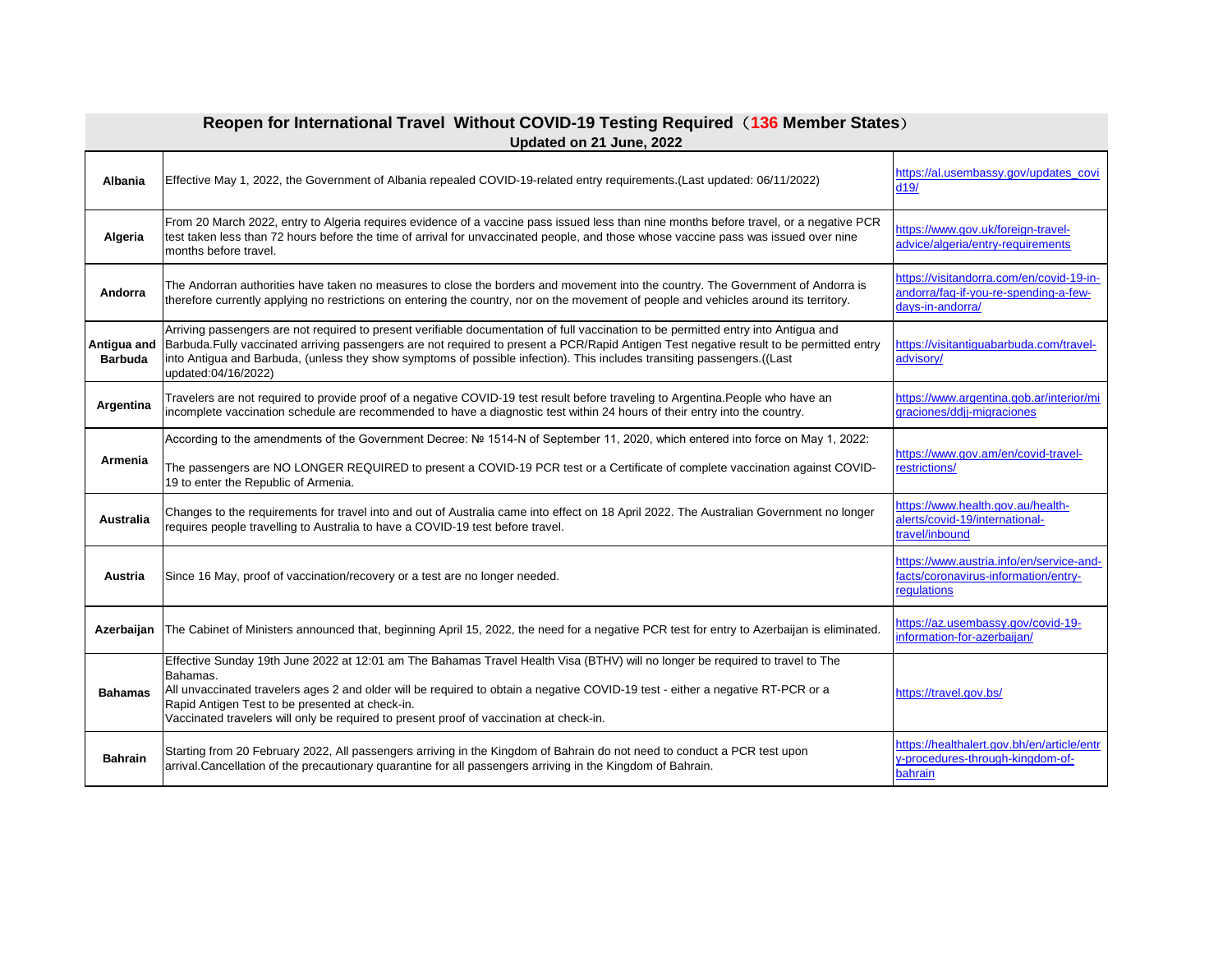|                                  | 1) Vaccinated with Covid-19 vaccine:Travelers completed full dose (single/double dose as applicable for a full dose) of WHO approved<br>Covid-19 vaccine can enter Bangladesh with the official proof of certification of vaccination and no RT PCR based COVID-19 negative<br>Bangladesh certificate is required.<br>2) Not vaccinated with Covid-19 vaccine:Travelers without having full dose (single/double dose as applicable for a full dose) of Covid-19<br>vaccine can enter Bangladesh if they possess RT PCR based COVID-19 negative certificate done within 72 hours of departure time                                                                                                                                                                                                                                                                                                                                                                                                                                                                                                                                     | http://caab.gov.bd/circul/FSR%2001-<br>2022.pdf                                                            |
|----------------------------------|---------------------------------------------------------------------------------------------------------------------------------------------------------------------------------------------------------------------------------------------------------------------------------------------------------------------------------------------------------------------------------------------------------------------------------------------------------------------------------------------------------------------------------------------------------------------------------------------------------------------------------------------------------------------------------------------------------------------------------------------------------------------------------------------------------------------------------------------------------------------------------------------------------------------------------------------------------------------------------------------------------------------------------------------------------------------------------------------------------------------------------------|------------------------------------------------------------------------------------------------------------|
| <b>Barbados</b>                  | Effective Wednesday, May 25, 2022, fully-vaccinated travellers to Barbados will no longer have to take a COVID-19 test to enter the<br>country.                                                                                                                                                                                                                                                                                                                                                                                                                                                                                                                                                                                                                                                                                                                                                                                                                                                                                                                                                                                       | https://www.visitbarbados.org/covid-19-<br>travel-quidelines-2022                                          |
| <b>Belarus</b>                   | There are no restrictions on entry into Belarus for citizens of Belarus, foreign citizens and stateless persons.                                                                                                                                                                                                                                                                                                                                                                                                                                                                                                                                                                                                                                                                                                                                                                                                                                                                                                                                                                                                                      | https://qpk.gov.by/covid-19/                                                                               |
| <b>Belgium</b>                   | From 23 May 2022, measures will only apply to travellers coming from a very high risk country.                                                                                                                                                                                                                                                                                                                                                                                                                                                                                                                                                                                                                                                                                                                                                                                                                                                                                                                                                                                                                                        | https://www.info-<br>coronavirus.be/en/travels/                                                            |
| <b>Belize</b>                    | Effective March 1, 2022, fully vaccinated travellers no longer require a negative test but must show proof of vaccination for entry into<br>Belize's airport, land borders or sea ports. If unable to show proof or if unvaccinated, the traveller must present proof of a negative PCR<br>result taken within 72 hours of arrival or a negative Antigen Rapid test taken within 48 hours of arrival. A test can be administered by the<br>Ministry responsible for health at the airport.<br>Every child under the age of 5 years shall not be subjected to testing for SARSCoV2 upon entry into Belize through airport, land or sea<br>port.                                                                                                                                                                                                                                                                                                                                                                                                                                                                                        | https://belizetourismboard.org/news-<br>and-gallery/belize-covid-19-travel-<br>updates/                    |
| <b>Benin</b>                     | There is no negative COVID-19 test (PCR and/or serology) required for entry Benin.(Last updated: 06/16/2022)                                                                                                                                                                                                                                                                                                                                                                                                                                                                                                                                                                                                                                                                                                                                                                                                                                                                                                                                                                                                                          | https://bj.usembassy.gov/info-covid19/                                                                     |
| <b>Bolivia</b>                   | The national government announced on 29 April the relaxation of prevention measures against COVID-19 for the entry of foreigners into<br>the country, now they must only present a vaccination certificate with a complete scheme or failing that, a negative PCR test in real time.                                                                                                                                                                                                                                                                                                                                                                                                                                                                                                                                                                                                                                                                                                                                                                                                                                                  | https://www.minsalud.gob.bo/                                                                               |
| <b>Bosnia and</b><br>Herzegovina | A foreigner who meets the conditions for entry into Bosnia and Herzegovina prescribed by the Aliens Act may enter Bosnia and<br>Herzegovina if he presents one of the following evidence at the border crossing point of Bosnia and Herzegovina:<br>1) negative finding of a PCR test or rapid antigen test for SARS-CoV-2, which is not more than 48 hours old if it comes from european<br>countries, and if it comes from other countries, which is not more than 72 hours old until arrival at the border crossing of Bosnia and<br>Herzegovina,<br>2) vaccination certificate for a person who received a second dose of the COVID-19 vaccine more than 14 days ago from the date of<br>arrival at the border crossing of Bosnia and Herzegovina or was vaccinated with one dose 14 days ago and more than the day of arrival at<br>the border crossing of Bosnia and Herzegovina, in the case of a vaccine received in one dose,<br>3) a certificate issued by a doctor that he has survived COVID-19 in the past period from 14 days to 180 days from the date of arrival at<br>the border crossing of Bosnia and Herzegovina. | http://www.granpol.gov.ba/Content/Rea<br>d/76?title=Stranci                                                |
| <b>Bostswana</b>                 | Fully vaccinated travelers with proof of a booster dose do not need to present negative COVID-19 test results. Others are required to show<br>proof of a negative PCR COVID-19 test within 72 hours of travel and must submit to vaccination on arrival at the Port of Entry.                                                                                                                                                                                                                                                                                                                                                                                                                                                                                                                                                                                                                                                                                                                                                                                                                                                         | https://bw.usembassy.gov/covid-19-<br>information/                                                         |
| <b>Brazil</b>                    | Fully vaccinated travelers are not required to present proof of negative COVID-19 test results before traveling to Brazil.                                                                                                                                                                                                                                                                                                                                                                                                                                                                                                                                                                                                                                                                                                                                                                                                                                                                                                                                                                                                            | https://www.in.gov.br/en/web/dou/-<br>/portaria-interministerial-n-670-de-1-de-<br>abril-de-2022-390351794 |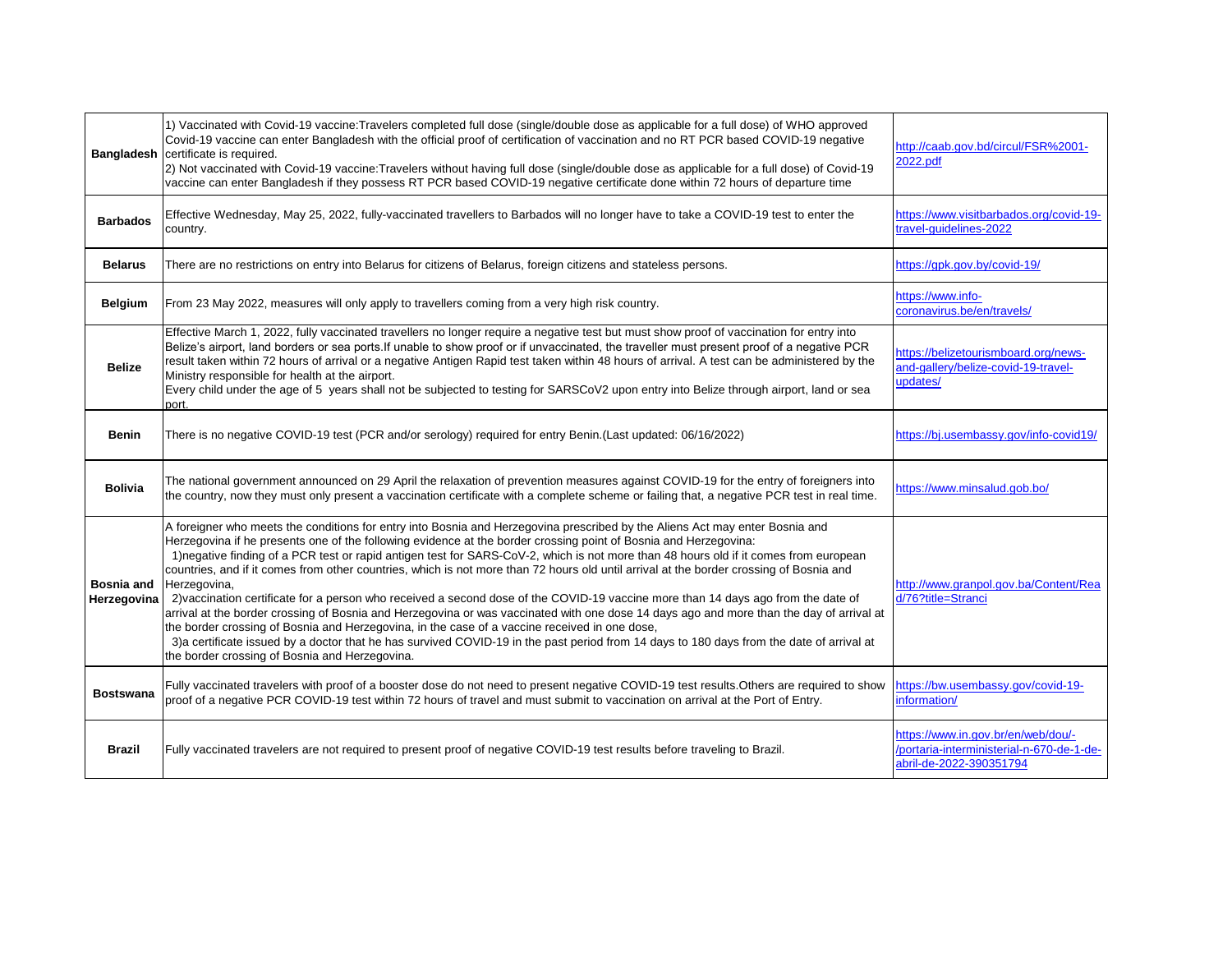| <b>Brunei</b>       | In view of the opening of borders via air travel on 6th May 2022, the COVID-19 Steering Committee would like to inform the public on the<br>easing of cross-border travel restrictions and the updates of control measures which will also commence on Wednesday, 15th June 2022,<br>as follows:<br>1) Pre-departure swab test (either (RT-PCR or ART test) for inbound travellers is no longer required, regardless of vaccination status.<br>2) Fully vaccinated travellers are no longer required to undergo ART testing and self-isolation upon arrival in the country.<br>3) Travellers who have not completed the COVID-19 vaccination are required to undergo ART testing upon arrival, three (3) days self-<br>isolation and will only be allowed to end their self-isolation if tested negative RT-PCR on day three. | https://www.bruneitourism.com/covid19-<br>travellers-advisory/                                                                                                                                                                                                 |
|---------------------|-------------------------------------------------------------------------------------------------------------------------------------------------------------------------------------------------------------------------------------------------------------------------------------------------------------------------------------------------------------------------------------------------------------------------------------------------------------------------------------------------------------------------------------------------------------------------------------------------------------------------------------------------------------------------------------------------------------------------------------------------------------------------------------------------------------------------------|----------------------------------------------------------------------------------------------------------------------------------------------------------------------------------------------------------------------------------------------------------------|
| <b>Bulgaria</b>     | As of 1 May 2022, the restrictions on entry into the territory of the Republic of Bulgaria are lifted.                                                                                                                                                                                                                                                                                                                                                                                                                                                                                                                                                                                                                                                                                                                        | https://coronavirus.bq/bq/az-<br>sum/zavrashtam-se-bulgaria                                                                                                                                                                                                    |
| <b>Burkina Faso</b> | Fully vaccinated travelers are not required to have a negative COVID-19 test result before traveling to Burkina Faso.(Last updated:06//03/<br>2022)                                                                                                                                                                                                                                                                                                                                                                                                                                                                                                                                                                                                                                                                           | https://www.sante.gov.bf/covid19                                                                                                                                                                                                                               |
| <b>Cabo Verde</b>   | If you're fully vaccinated, you can enter Cape Verde without needing to test or quarantine but you will need to present proof of your<br>vaccination status when you check-in for your flight to Cape Verde. If you're not fully vaccinated, you'll need to show proof of a negative<br>PCR test (taken no more than 72 hours before you travel) or an antigen test (taken no more than 48 hours before you travel) when you<br>check-in for your flight to Cape Verde. If you're not fully vaccinated but have tested positive for COVID-19 in the last year, you can enter<br>Cape Verde with a COVID-19 recovery certificate showing you recovered from COVID-19 no less than 11 days and no more than 180<br>days before you travel.                                                                                      | https://www.gov.uk/foreign-travel-<br>advice/cape-verde/entry-requirements                                                                                                                                                                                     |
| Cambodia            | As of March 17 2022, the Royal Government of Cambodia has officially decided as follow: 1) Waiving the requirement for the Negative 72-<br>hour certificate of COVID-19 PCR Test Result prior to arrival in Cambodia. 2) Waiving the requirement for Antigen Rapid Test upon<br>arrival. 3) Reopening the Visa On Arrival service for all international travelers by air, land and sea by meeting the immigration<br>requirements as previously implemented prior to the global pandemic of COVID-19.                                                                                                                                                                                                                                                                                                                         | https://www.embassyofcambodiadc.org/<br>embassy-updates/pr-no-098-easing-of-<br>entry-requirements-march-17-2022                                                                                                                                               |
| Canada              | Starting April 1, 2022, pre-entry tests are no longer required for fully vaccinated travellers entering Canada by land, air or water.<br>Unvaccinated and partially vaccinated children 5 years of age or older must provide a valid pre-entry test result, even if they are<br>accompanying a fully vaccinated adult.<br>Children who are less than 5 years old are not required to test, regardless of their vaccination status.                                                                                                                                                                                                                                                                                                                                                                                            | https://travel.gc.ca/travel-covid/travel-<br>restrictions/flying-canada-<br>checklist/covid-19-testing-travellers-<br>comina-into-<br>canada?utm_campaign=gac-amc-<br>covid-20-21&utm_source=travel-<br>covid travel-<br>restrictions flying &utm medium=redir |
| Chad                | If you're fully vaccinated, you can enter Chad without needing to test or quarantine. You must present proof that you have been fully<br>vaccinated to enter Chad. If you're not fully vaccinated, you'll need to show proof of a negative PCR test (taken no more than 96 hours<br>before entry) in order to enter Chad.                                                                                                                                                                                                                                                                                                                                                                                                                                                                                                     | https://www.gov.uk/foreign-travel-<br>advice/chad/entry-requirements                                                                                                                                                                                           |
| Colombia            | International travelers who entered Colombia should not present a negative PCR test to enter the country. They only have to do their<br>Check-Mig registration 24 hours before their flight at the following link: migracioncolombia.gov.co.                                                                                                                                                                                                                                                                                                                                                                                                                                                                                                                                                                                  | https://colombia.travel/en/covid-19-<br>information                                                                                                                                                                                                            |
|                     | <b>Cook Islands</b> From 1 May, pre-departure testing has been removed for all international arrivals                                                                                                                                                                                                                                                                                                                                                                                                                                                                                                                                                                                                                                                                                                                         | https://cookislands.travel/entry                                                                                                                                                                                                                               |
| Costa Rica          | Starting April 1, the temporary migration measures established in the framework of the national health emergency due to COVID-19 are<br>repealed.                                                                                                                                                                                                                                                                                                                                                                                                                                                                                                                                                                                                                                                                             | https://www.visitcostarica.com/en/costa-<br>rica/planning-your-trip/entry-<br>requirements                                                                                                                                                                     |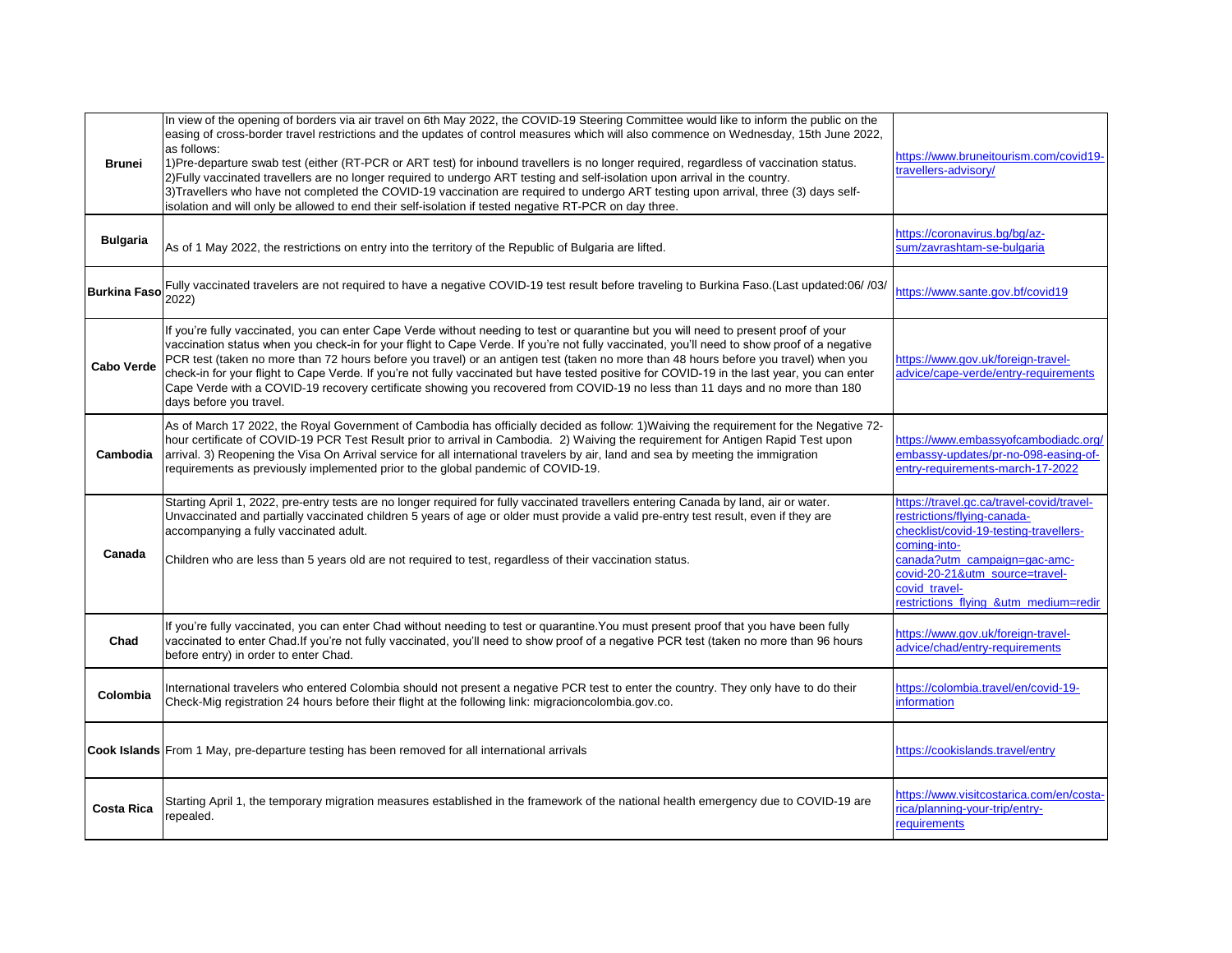| Côte d'Ivoire         | With effect from 7 March 2022, the Ministry of Health, Public Hygiene and Universal Health Coverage has announced that you no longer<br>need to show a negative PCR test as long as you can prove that you are fully vaccinated. If you are not fully vaccinated, you will still need<br>to show evidence of a negative COVID-19 test result, dated a maximum of 72 hours prior to arrival, before being allowed to board your<br>flight                                                                                                                                                                                                                                                                                                                                    | https://www.gov.uk/foreign-travel-<br>advice/cote-d-ivoire/entry-<br>requirements                                                                                |
|-----------------------|-----------------------------------------------------------------------------------------------------------------------------------------------------------------------------------------------------------------------------------------------------------------------------------------------------------------------------------------------------------------------------------------------------------------------------------------------------------------------------------------------------------------------------------------------------------------------------------------------------------------------------------------------------------------------------------------------------------------------------------------------------------------------------|------------------------------------------------------------------------------------------------------------------------------------------------------------------|
| Croatia               | Croatia removed all border crossing restrictions, notably the requirement for non-EU citizens to present a COVID-19 certificate or proof of<br>vaccination for entry to Croatia. There are no longer any COVID-related restrictions for entry to Croatia.(Last updated: 06/13/2022)                                                                                                                                                                                                                                                                                                                                                                                                                                                                                         | https://hr.usembassy.gov/covid-19-<br>information/                                                                                                               |
| Cuba                  | In accordance with the international and national epidemiological situation of COVID-19 and the levels of immunization achieved, it has<br>been decided to make the following modifications to the entry requirements to the country as part of the International Health Control.<br>1) Eliminate as a requirement for entry to the country the presentation of a test for COVID-19 (Antigen Test or PCR-RT) carried out in the<br>country of origin, as well as the certificate of vaccination against COVID-19.2) Maintain the sampling for SARS CoV-2 study (free)<br>randomly to travelers at the points of entry into the country, taking into account the number of flights, the entry of boats and the<br>epidemiological risk represented by the country of origin. | https://www.mintur.gob.cu/protocolos/                                                                                                                            |
| Cyprus                | Updated 22 April 2022, pre-departure tests are no longer required for persons who are fully vaccinated or recently recovered to entry into<br>Cyprus. Non vaccinated and non recovered persons are required the PCR test 72h or antigen rapid test 24h prior to departure (traveler-<br>paid).                                                                                                                                                                                                                                                                                                                                                                                                                                                                              | https://www.visitcyprus.com/files/Covid1<br>9/COVID-19 Destination Protocol-<br>updated 22nd April 2022.pdf                                                      |
| Czechia               | As of 9th April 2022, the protective measures regarding the conditions of entry into the Czech Republic in relation to the epidemic of covid-<br>19 have been suspended. Entry into the Czech Republic is no longer subject to any special epidemiological conditions to prevent the<br>spread of the disease. The entry-ban for foreigners from third-countries and the obligation to prove infection-free status have been lifted.                                                                                                                                                                                                                                                                                                                                        | https://www.mvcr.cz/mvcren/article/as-<br>of-december-27th-2021-the-rules-for-<br>entry-into-the-czech-republic-will-be-<br>tightened-for-foreign-nationals.aspx |
| <b>Denmark</b>        | There are no COVID-19 related restrictions on entry into Denmark. However, on board airplanes you may be met with requirements<br>regarding COVID-19 certificate, and when visiting homes for the elderly, social institutions and hospitals you may be met with<br>requirements regarding face masks.                                                                                                                                                                                                                                                                                                                                                                                                                                                                      | https://en.coronasmitte.dk/travel-<br>rules/covidtravelrules                                                                                                     |
| <b>Dominica</b>       | As of April 4th, travellers will no longer be required to fill and submit the pre-travel online form.<br>The requirement for pre-arrival testing, and testing on arrival for vaccinated travellers at all ports of entry, including seafarers and<br>vachters, has been removed.<br>Unvaccinated travellers must present a negative PCR Test result from a nasopharyngeal swab taken within 72 hours prior to arrival;<br>Or, a Rapid Antigen Test result from a nasopharyngeal swab taken within 48 hours prior to the expected arrival time in Dominica.                                                                                                                                                                                                                  | https://discoverdominica.com/en/travel-<br>advisory-for-dominica                                                                                                 |
| Dominican<br>Republic | As of April 23, 2022, all passengers and crew members do not need to present a COVID-19 Vaccination Card, PCR, or antigen test to<br>enter the Dominican Republic or to enter tourist centers, any establishments or to receive services such as excursions.                                                                                                                                                                                                                                                                                                                                                                                                                                                                                                                | https://www.godominicanrepublic.com/n<br>ewsroom/coronavirus/                                                                                                    |
| Egypt                 | All passengers traveling to Egypt (including Egyptians) must be in possession of a vaccination certificate or a negative PCR, Antigen<br>Rapid Test, or ID NOW test result for COVID-19 with Quick Response (QR) code, taken at a maximum of 72 hours before their flight<br>departure time.(Last updated: 06/12/ 2022)                                                                                                                                                                                                                                                                                                                                                                                                                                                     | https://eq.usembassy.gov/u-s-citizen-<br>services/covid-19-information/                                                                                          |
| <b>El Salvador</b>    | The Government of El Salvador has removed COVID-19 testing/vaccination requirements for entry. Visitors are advised however to bring<br>proof of vaccination with them, as this may be requested for entry into certain events or locations in El Salvador.                                                                                                                                                                                                                                                                                                                                                                                                                                                                                                                 | https://www.dfa.ie/travel/travel-advice/a-<br>z-list-of-countries/el-salvador/                                                                                   |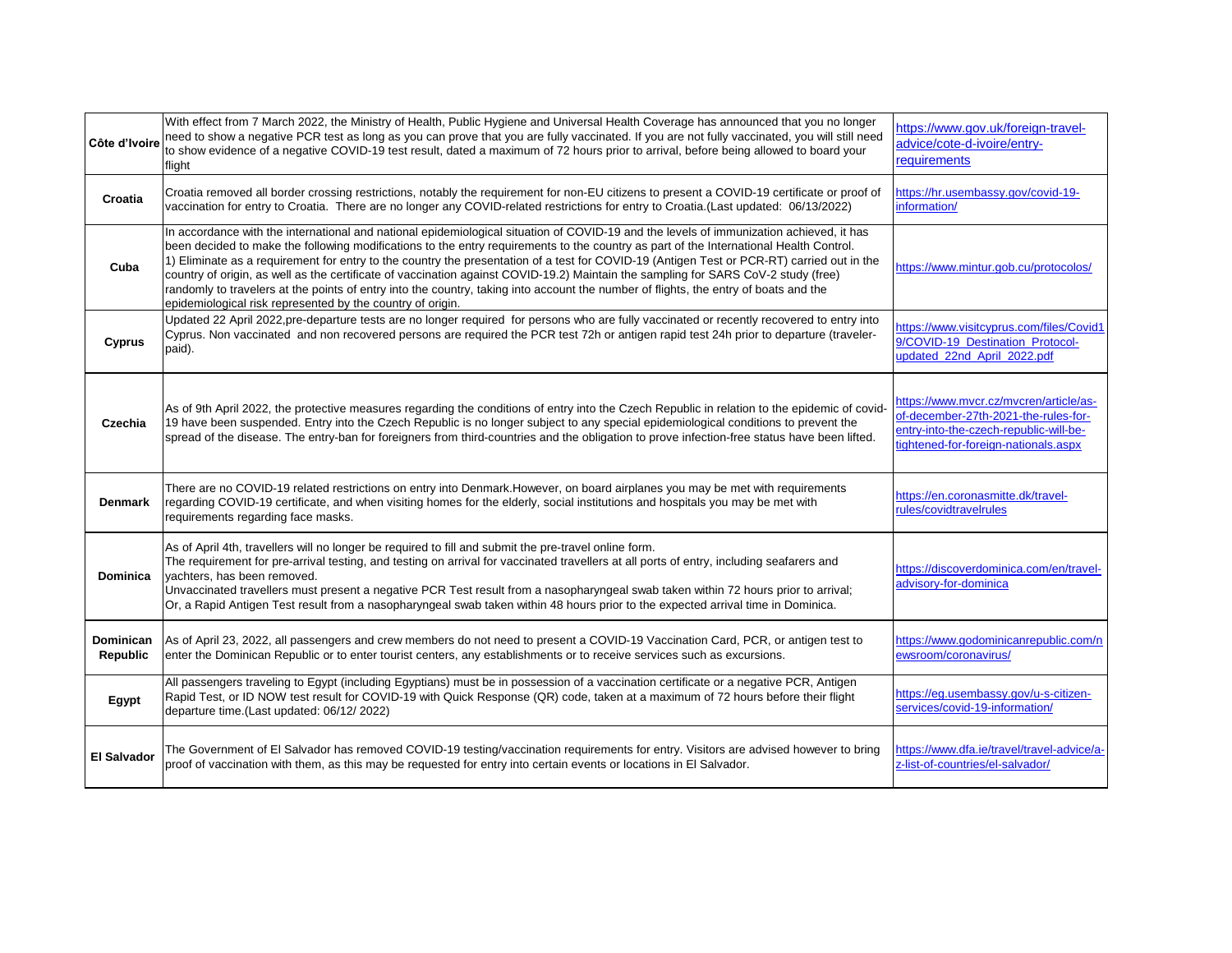| <b>Estonia</b>  | If you are vaccinated against COVID-19 or have had the disease, you must be prepared to submit a respective certificate. In case you<br>don't have a certificate, you must present or do a coronavirus test. The obligation of testing and isolation depends on the level of the risk<br>in Estonia at the time of travelling and the country from which you arrive. All people with symptoms of the disease must self-isolate.                                                                                                                                                                                                                                                                                                                                                                                                                                                                                                                                                                                                                                                                                                                                                                                                                                                                     | https://kriis.ee/en/travelling-crossing-<br>state-border/travelling-estonia/testing-<br>covid-certificates-self-isolation |
|-----------------|-----------------------------------------------------------------------------------------------------------------------------------------------------------------------------------------------------------------------------------------------------------------------------------------------------------------------------------------------------------------------------------------------------------------------------------------------------------------------------------------------------------------------------------------------------------------------------------------------------------------------------------------------------------------------------------------------------------------------------------------------------------------------------------------------------------------------------------------------------------------------------------------------------------------------------------------------------------------------------------------------------------------------------------------------------------------------------------------------------------------------------------------------------------------------------------------------------------------------------------------------------------------------------------------------------|---------------------------------------------------------------------------------------------------------------------------|
| <b>Eswatini</b> | As at March 2022, Eswatini is open to all visitors based on the following requirements:<br>Travellers entering and exiting the Kingdom of Eswatini must produce EITHER of the following, upon arrival at the Points of Entry:<br>A valid COVID-19 vaccination certificate (hard or electronic) and must be fully vaccinated.<br><b>OR</b><br>A valid negative COVID-19 PCR test result (hard or electronic) that is not older than 72 hours, for the unvaccinated.                                                                                                                                                                                                                                                                                                                                                                                                                                                                                                                                                                                                                                                                                                                                                                                                                                  | https://www.thekingdomofeswatini.com/t<br>ravel-advice/                                                                   |
| Ethiopia        | Passengers age 12 and over who have been fully vaccinated against COVID-19 more than two weeks before the date of entry are<br>required to show evidence of this. Accepted vaccinations are a single dose of Johnson and Johnson, or two doses for Astra-Zeneca,<br>Sinopharm, Sinovac, Moderna and Pfizer. Travellers under the age of 12 do not need to show proof of vaccination.<br>If you're not fully vaccinated, you'll need to show proof of a negative COVID-19 RT PCR test result issued within the 72 hours (3 days)<br>before departure, or a rapid lateral flow test up to 24 hours before arriving in Ethiopia.                                                                                                                                                                                                                                                                                                                                                                                                                                                                                                                                                                                                                                                                       | https://www.gov.uk/foreign-travel-<br>advice/ethiopia/entry-requirements                                                  |
| <b>Finland</b>  | These instructions, based on a Government decision, are valid until 30 June 2022. (Last Updated:06/06/2022)<br>1.<br>There are no entry restrictions when arriving from EU and Schengen countries.<br>2. For residents of the green list countries and regions, there are no entry restrictions when arriving in Finland from these<br>countries and regions.<br>3. Entry into Finland is allowed for passengers arriving from these countries if they meet the general entry requirements and the<br>requirements listed below. Person may be granted entry into Finland from any country if they present:<br>a) a certificate of a complete and valid vaccination seriesLink to an external website, Opens in a new tab. At least 7 days must have<br>passed since the last vaccine dose has been received OR<br>b) a single certificate that the person has recovered from covid-19 virus and has gotten one dose of valid vaccine Link to an external<br>website, Opens in a new tab. It is equated to a complete covid-19 vaccination series. OR<br>c) EU digital COVID certificateLink to an external website, Opens in a new tab that proves the person has recovered from covid-19 within<br>6 months.<br>d) All the above-mentioned requirements apply to persons born in 2006 or earlier. | https://raja.fi/en/quidelines-for-border-<br>traffic-during-pandemic                                                      |
| <b>France</b>   | Since February 12, 2022, 1) For travelers vaccinated within the meaning of European regulations, no more tests is reguired on departure.<br>Proof of a complete vaccination schedule becomes sufficient to arrive in France, regardless of the country of origin, as was the case<br>before the distribution of the Omicron variant.2) For unvaccinated travellers, the obligation to present a negative test to travel to France<br>remains, but the measures on arrival (test, isolation) are lifted when they come from countries on the "green" list, characterized by a<br>moderate circulation of the virus.3) When unvaccinated travelers come from a country on the "orange" list, they must continue to present<br>a compelling reason justifying the need for them to come to mainland France and may still be subject to a random test on arrival.<br>Travelers who test positive will have to isolate themselves, in accordance with the recommendations of the Health Insurance.(Updated on<br>June 04, 2022)                                                                                                                                                                                                                                                                          | https://www.interieur.gouv.fr/covid-19-<br>international-travel                                                           |
| Gabon           | Travelers are not required to take a negative COVID-19 test (PCR and/or serology) result.(Last updated: 06/13/2022)                                                                                                                                                                                                                                                                                                                                                                                                                                                                                                                                                                                                                                                                                                                                                                                                                                                                                                                                                                                                                                                                                                                                                                                 | https://ga.usembassy.gov/u-s-citizen-<br>services/coronavirus-update/                                                     |
| Gambia          | As of December 11, 2021, the Ministry of Health updated entry requirements into The Gambia:<br>Fully vaccinated travelers into The Gambia do not need a PCR test to enter. However, if such individuals have signs or symptoms similar<br>to those of COVID-19, they will be required to undergo Rapid Diagnostic Test for COVID-19 at the airport.<br>Non-Vaccinated or Partially Vaccinated individuals will need a negative PCR test report valid within 72 hours for entry into the country.<br>Individuals who test positive for COVID-19 upon arrival, will be required to undergo mandatory quarantine at the traveler's own<br>expense.(Last updated: 06/14/2022)                                                                                                                                                                                                                                                                                                                                                                                                                                                                                                                                                                                                                           | https://gm.usembassy.gov/covid-19-<br>information/                                                                        |
| Georgia         | From March 1, 2022, citizens of all countries, traveling by air, land, or sea from any country may enter Georgia if they present the<br>document confirming the full course of any COVID-19 vaccination OR present a negative PCR test taken within 72 hours (96 h)                                                                                                                                                                                                                                                                                                                                                                                                                                                                                                                                                                                                                                                                                                                                                                                                                                                                                                                                                                                                                                 | https://georgia.travel/en US/article/covi<br>d-travel-alert                                                               |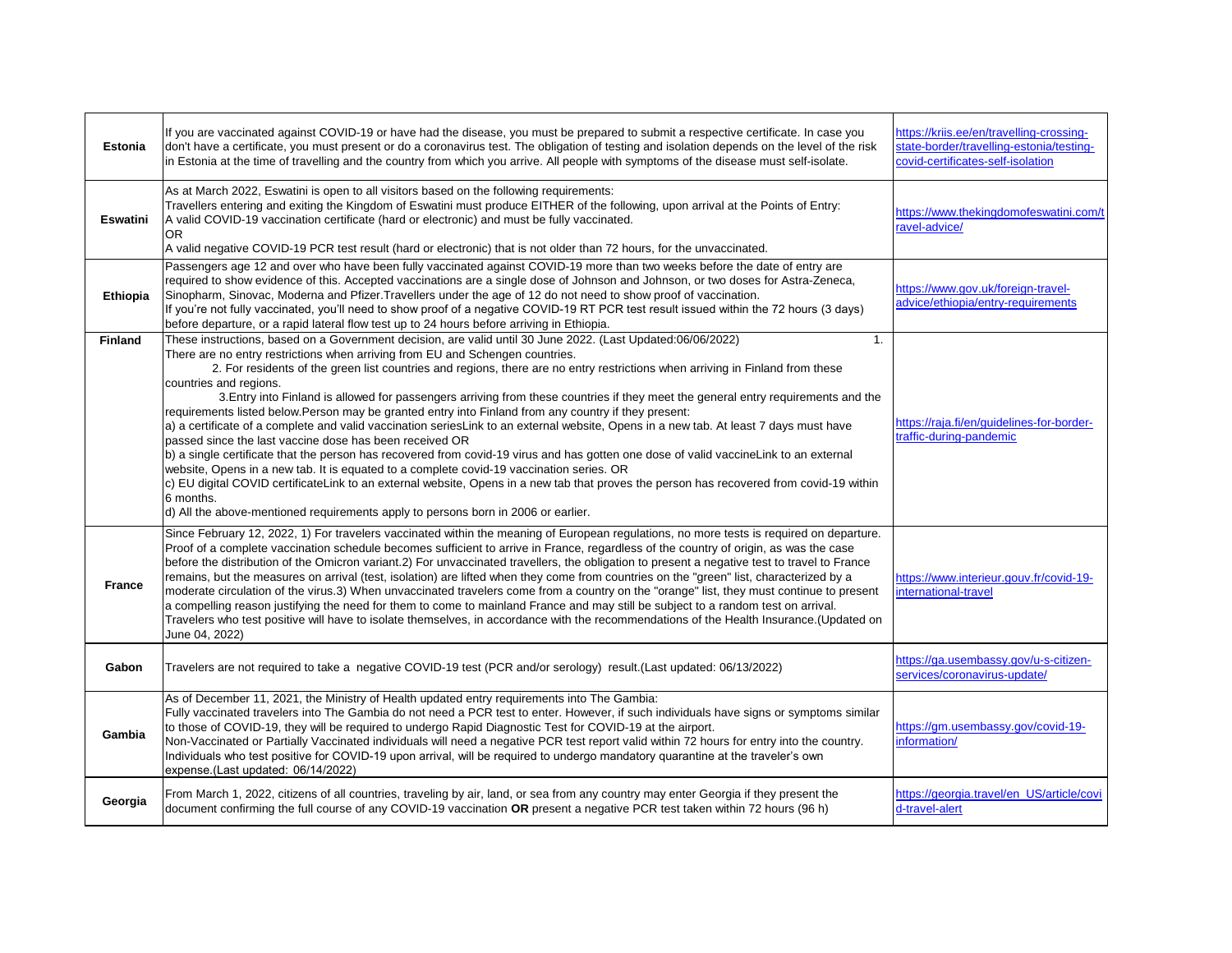| Germany   | People who are fully vaccinated against the coronavirus (SARS-CoV-2) with vaccines approved by the European Medicines Agency<br>(EMA) (or equivalents of these vaccines used in non-EU countries) can enter Germany from non-EU countries (with the exception of<br>China due to the lack of possibility of mutual entry). Such individuals can also enter Germany for the purpose of visits or tourism. Fully<br>vaccinated individuals as defined above can apply for visas at a German mission abroad if required.                                                                                                                                                                                                                                                                                                                                                                                                      | https://www.bmi.bund.de/SharedDocs/fa<br>as/EN/topics/civil-<br>protection/coronavirus/travel-<br>restrictions-border-control/IV-<br>restrictions-applying-to-air-and-sea-<br>travel-outside-of-europe/what-rules-<br>apply-for-fully-vaccinated-people.html |
|-----------|----------------------------------------------------------------------------------------------------------------------------------------------------------------------------------------------------------------------------------------------------------------------------------------------------------------------------------------------------------------------------------------------------------------------------------------------------------------------------------------------------------------------------------------------------------------------------------------------------------------------------------------------------------------------------------------------------------------------------------------------------------------------------------------------------------------------------------------------------------------------------------------------------------------------------|--------------------------------------------------------------------------------------------------------------------------------------------------------------------------------------------------------------------------------------------------------------|
| Ghana     | Vaccinated travelers do not need to show a negative COVID-19 test.(Last updated: 06/13/2022)                                                                                                                                                                                                                                                                                                                                                                                                                                                                                                                                                                                                                                                                                                                                                                                                                               | https://gh.usembassy.gov/ghana-covid-<br>19-information/                                                                                                                                                                                                     |
| Greece    | From 15 March 2022 onwards, travellers visiting Greece are no longer required to fill out the Passenger Locator Form (PLF).<br>Additionally, as of Sunday 01.05.2022 and for as long as the epidemiological data allow so, all travellers arriving in Greece, regardless of<br>their country of origin, are no longer required to display a valid certificate of vaccination or recovery from COVID-19, or evidence of a<br>negative test result from SARS-CoV-2 infection (PCR or Rapid Antigen test).                                                                                                                                                                                                                                                                                                                                                                                                                    | https://travel.gov.gr/#/                                                                                                                                                                                                                                     |
| Grenada   | State of emergency revoked and all travel protocols lifted on 04th April 2022. (Last updated: 6/08/2022)                                                                                                                                                                                                                                                                                                                                                                                                                                                                                                                                                                                                                                                                                                                                                                                                                   | https://bb.usembassy.gov/covid-<br>information-grenada/                                                                                                                                                                                                      |
| Guatemala | Effective March 11, 2022, the Government of Guatemala has imposed the following COVID-related entry requirements:<br>Passengers who are Guatemalan citizens, foreigners, residents, accredited diplomats, or airline crew whose final destination is Guatemala<br>must present one of the following:<br>For all travelers aged 12 and over: Evidence of receiving a complete two-dose COVID-19 vaccination course (or one dose for Johnson &<br>Johnson), with the final dose being administered at least two weeks before beginning your trip to Guatemala; or<br>For all travelers aged 10 and over: Proof of a negative COVID-19 PCR or antigen test from a certified lab conducted no more than three<br>(3) days prior to check in at the airport or arrival at the land border.                                                                                                                                      | https://gt.usembassy.gov/alert-covid-<br>$19 - 2/$                                                                                                                                                                                                           |
| Guinea    | The Ministry of Health announced on 11 March 2022 that fully vaccinated travellers entering or leaving Guinea are not required to show<br>proof of a negative certificate from a polymerase chain reaction (PCR) test.                                                                                                                                                                                                                                                                                                                                                                                                                                                                                                                                                                                                                                                                                                     | https://www.gov.uk/foreign-travel-<br>advice/guinea/entry-<br>requirements#entry-rules-in-response-<br>to-coronavirus-covid-19                                                                                                                               |
| Haiti     | Haiti is putting new COVID requirements in place as of April 25, 2022. Fully vaccinated visitors will no longer need to present a negative<br>COVID-19 antigen or PCR test taken within 72 hours of travel. But the testing requirement will stay in place for unvaccinated visitors.                                                                                                                                                                                                                                                                                                                                                                                                                                                                                                                                                                                                                                      | https://www.mspp.gouv.ht/                                                                                                                                                                                                                                    |
| Honduras  | Effective June 2, 2021, The Government of Honduras has updated its requirements for entry into the country. All travelers must still<br>complete the online pre-check form, but fully vaccinated individuals with their original vaccination certificate are no longer required to<br>provide proof of a negative COVID test upon entry in Honduras.<br>1) Proof of Full Vaccination: Passengers must provide the original vaccination certificate documenting complete COVID-19 vaccination<br>(two doses of most vaccines; one dose of Johnson & Johnson) with at least 14 days after receipt of the final dose.<br>2)COVID-19 Test: Passengers who cannot provide proof of full vaccination must hand-carry the negative test results for a PCR, Antigen<br>or ELISA COVID-19 test taken less than 72 hours before entry into Honduras. Passengers must show the test results at check-in.<br>(Last updated: 6/13/2022) | https://hn.usembassy.gov/covid-19-<br>information/                                                                                                                                                                                                           |
| Hungary   | On 7 March 2022, Government Decree No. 77 of 2022 (III. 4.) on the termination of certain safety measures against the coronavirus<br>pandemic entered into force, which repealed Government Decree No. 408 of 2020 (VIII. 30.) on travel restrictions during the period of<br>state of epidemiological preparedness.<br>In accordance with this, it is possible to enter the territory of Hungary by public road, railway, water and air traffic – regardless of<br>citizenship and protection against the coronavirus -, but other general conditions of entry (e.g. a valid travel document) must be provided.                                                                                                                                                                                                                                                                                                           | https://www.police.hu/en/content/for-<br>the-attention-of-travelers                                                                                                                                                                                          |
| Iceland   | There are no COVID-19 restrictions in Iceland, either domestically or at the border.                                                                                                                                                                                                                                                                                                                                                                                                                                                                                                                                                                                                                                                                                                                                                                                                                                       | https://island.is/en/p/entry                                                                                                                                                                                                                                 |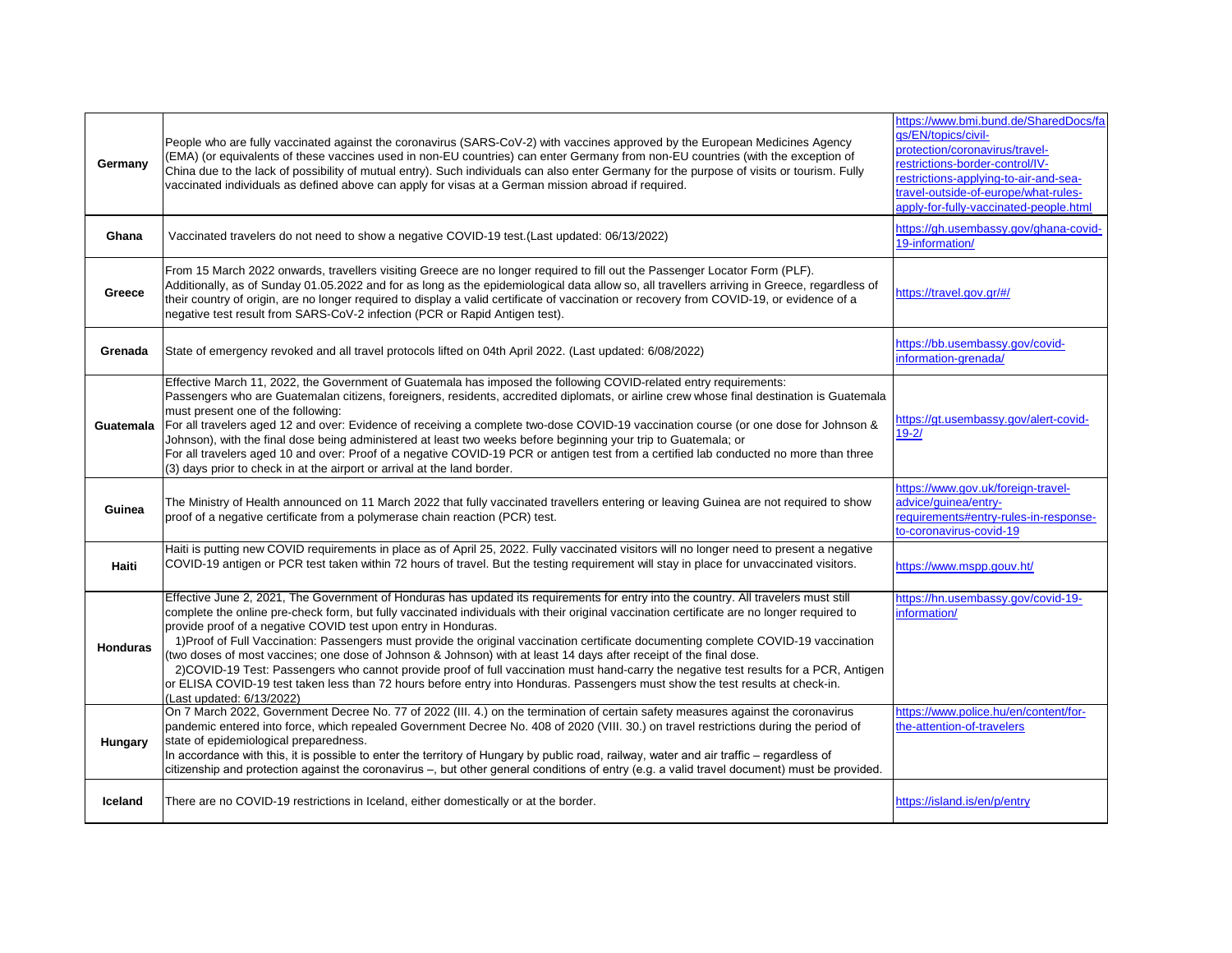| India         | All travellers should Upload a negative COVID-19 RT-PCR report* (The test should have been conducted within 72 hrs prior to<br>undertaking the journey) or Certificate of completing full primary vaccination schedule of COVID-19 vaccination                                                                                                                                                                                                                                                                                            | GuidelinesforInternationalarrivalsupdate<br>don10thFebruary2022.pdf<br>(mohfw.gov.in)                                                                                                     |
|---------------|-------------------------------------------------------------------------------------------------------------------------------------------------------------------------------------------------------------------------------------------------------------------------------------------------------------------------------------------------------------------------------------------------------------------------------------------------------------------------------------------------------------------------------------------|-------------------------------------------------------------------------------------------------------------------------------------------------------------------------------------------|
| Iraq          | Effective April 1, 2022, outbound and inbound travelers above the age of 12 to all federal Iraq and Iraqi Kurdistan Region airports must<br>present a certificate of vaccination showing at least two doses of one of the COVID-19 vaccines or one dose of Johnson & Johnson's<br>Janssen COVID-19 vaccine. If a traveler is unvaccinated, then they are required to provide medical reports on why they cannot get<br>vaccinated and show a negative COVID-19 PCR certificate valid within 72 hours of travel.(Last updated: 05/15/2022) | https://iq.usembassy.gov/covid-19-<br>information/                                                                                                                                        |
| Ireland       | From Sunday 6 March 2022, travellers to Ireland are not required to show proof of vaccination, proof of recovery or a negative PCR test<br>result upon arrival.<br>There are no post-arrival testing or quarantine requirements for travellers to Ireland                                                                                                                                                                                                                                                                                 | https://www.gov.ie/en/publication/77952<br>-government-advice-on-international-<br>travel/#passengers-arriving-into-ireland-<br>from-outside-eueea-eu-iceland-<br>lichtenstein-and-norway |
|               | As of Friday, May 20, at midnight (on the night between Friday and Saturday, May 21), the following guidance will take effect:                                                                                                                                                                                                                                                                                                                                                                                                            |                                                                                                                                                                                           |
| <b>Isreal</b> | It will not be required to present a negative result on a COVID test before boarding a flight to Israel or a cruise to Israel or before arriving<br>at an Israeli land border crossing.                                                                                                                                                                                                                                                                                                                                                   | https://corona.health.gov.il/en/abroad/ar<br>riving-foreign-nationals/                                                                                                                    |
| Italy         | Starting 1 May, for entry into Italy it will be enough to present the COVID-19 Green Certificate (vaccination certificate, recovery certificate,<br>or negative molecular or antigen test), or any other equivalent vaccination certificate recognized.                                                                                                                                                                                                                                                                                   | https://www.esteri.it/en/ministero/normat<br>ivaonline/focus-cittadini-italiani-in-<br>rientro-dall-estero-e-cittadini-stranieri-in-<br>italia/                                           |
| Jamaica       | The requirement for travellers to present a negative COVID test prior to travel has ended on 15 April. All travellers arriving in Jamaica<br>may still be tested for COVID-19 if assessed as high-risk as a result of exhibiting symptoms, exposure to people who have tested positive,<br>belonging to a high-risk group or other risk factors. Travellers may be screened for symptoms at the airport.                                                                                                                                  | https://www.gov.uk/foreign-travel-<br>advice/jamaica/entry-requirements                                                                                                                   |
| Jordan        | The government announced on 17 Feb 2022 that travelers to the Kingdom, whether Jordanians or foreigners, are no longer required to<br>undergo a PCR test upon arrival to the Kingdom via any entry point.                                                                                                                                                                                                                                                                                                                                 | http://international.visitjordan.com/Medi<br>aCenter/ShowNews/33#news                                                                                                                     |
|               | Kazakhstan Travelers are not required to have a negative COVID-19 test result before traveling to Kazakhstan. (Last updated: 06/13/2022)                                                                                                                                                                                                                                                                                                                                                                                                  | https://kz.usembassy.gov/covid-19-<br>information/                                                                                                                                        |
| Kenya         | FROM 11th March 2022, All travelers arriving into Kenya through any point of entry must have a certificate of COVID 19 vaccination.All<br>travelers coming to Kenya who are fully vaccinated shall be exempt from the requirement of a PCR test.                                                                                                                                                                                                                                                                                          | https://www.kcaa.or.ke/sites/default/files<br>/covid-19/documents/COVID-<br>19_TRAVEL_REQUIREMENTS_13.3.2<br>022.pdf                                                                      |
| Kuwait        | Negative COVID-19 test (PCR) is no longer required for entry (Last updated: 06/12/2022)                                                                                                                                                                                                                                                                                                                                                                                                                                                   | https://kw.usembassy.gov/covid-19-<br>information/                                                                                                                                        |
| Kyrgyzstan    | Travelers no longer need to provide a negative PCR test result or a certificate of vaccination to be permitted entry into the Kyrgyz<br>Republic(Last updated: 6/14/2022)                                                                                                                                                                                                                                                                                                                                                                 | https://kg.usembassy.gov/covid-19-<br>information/                                                                                                                                        |
| Laos          | Travelers must have a certificate of vaccination to prove that they are fully vaccinated. Fully vaccinated travelers are not required to have<br>a negative COVID-19 test result before arrival in Laos.(Last updated: 06/13/2022)                                                                                                                                                                                                                                                                                                        | https://la.usembassy.gov/covid-19-<br>information/                                                                                                                                        |
| Latvia        | From April 1, when entering Latvia, you will not need a COVID-19 certificate or test.                                                                                                                                                                                                                                                                                                                                                                                                                                                     | https://www.spkc.gov.lv/lv/valstu-<br>saslimstibas-raditaji-ar-covid-19-0                                                                                                                 |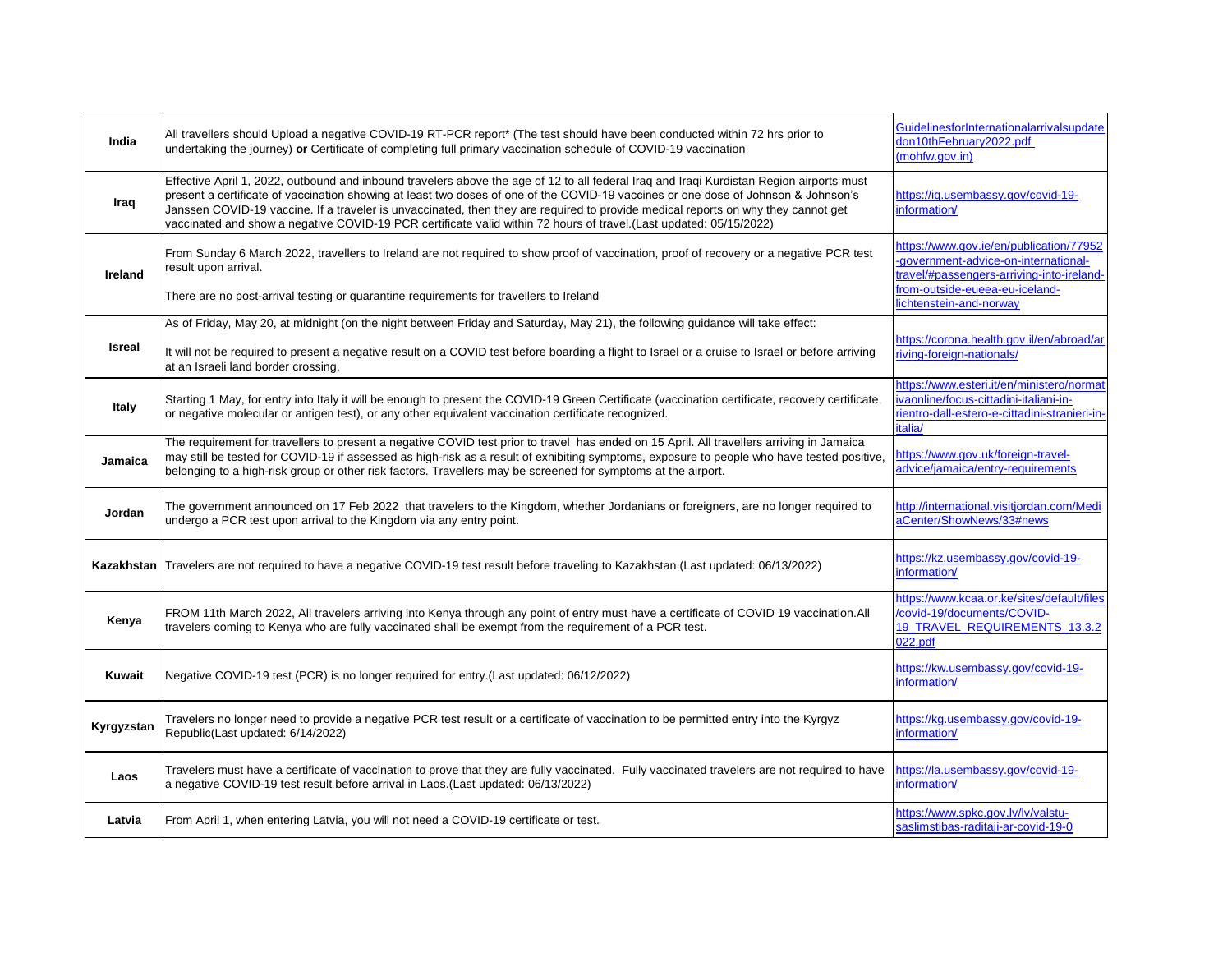| Lebanon         | Fully vaccinated travelers are not required to have a negative COVID-19 test result before traveling to Lebanon.                                                                                                                                                                                                                                                                                                                                                                                                                                                                      | https://www.moph.gov.lb/en/MoPHPAS                                                                                               |
|-----------------|---------------------------------------------------------------------------------------------------------------------------------------------------------------------------------------------------------------------------------------------------------------------------------------------------------------------------------------------------------------------------------------------------------------------------------------------------------------------------------------------------------------------------------------------------------------------------------------|----------------------------------------------------------------------------------------------------------------------------------|
| Lithuania       | <b>FROM 1st MAY 2022:</b><br>Travelers arriving in Lithuania from any country of the world will no longer be subject to any COVID-19 management requirements:<br>1) you will no longer need to take the COVID-19 test before the trip, even if you are not vaccinated or recovered from COVID-19;<br>2) you will not need to fill in the questionnaire;<br>3) foreigners are not prohibited from entering.                                                                                                                                                                            | https://nvsc.lrv.lt/en/information-on-<br>covid-19/for-arrivals-from-abroad                                                      |
| Luxembourg      | From 22 April 2022, the additional health measures for travel by air to the Grand Duchy are repealed. Thus, persons (of all nationalities)<br>aged 12 years and 2 months or over, authorised to enter Luxembourg, are no longer required to present, upon boarding, a vaccination<br>certificate, a certificate of recovery or the negative result of a nucleic acid amplification test (NAAT) for the detection of SARS-CoV-2 viral<br>RNA carried out less than 48 hours before the flight, or of a SARS-CoV-2 rapid antigen test carried out less than 24 hours before the flight. | https://covid19.public.lu/en/travellers/vis<br>iting-luxembourg.html                                                             |
| <b>Malawi</b>   | As from 1 June 2022, all travellers that are fully vaccinated will no longer be required to produce negative PCR tests. All travellers that are<br>not fully vaccinated or don't have a valid electronically verifiable COVID-19 full vaccination certificate will be required to produce a<br>negative PCR based COVID-19 certificate that is not older than 72 hours at the time of arrival in the country.                                                                                                                                                                         | https://www.malawitourism.com/travel-<br>advice/                                                                                 |
| <b>Malaysia</b> | Starting 1 May 2022, fully-vaccinated inbound travellers are no longer required to undergo pre-departure and on-arrival COVID-19 tests,<br>including children aged 12 and below as well as for those who have been infected with COVID-19 within six to 60 days before departure to<br>Malaysia.                                                                                                                                                                                                                                                                                      | https://www.malaysia.travel/travel-alert                                                                                         |
| <b>Maldives</b> | Effective from March 13th, 2022, PCR is not mandatory to enter the Maldives.                                                                                                                                                                                                                                                                                                                                                                                                                                                                                                          | https://immigration.gov.mv/faq-for-<br>visiting-the-maldives/                                                                    |
| Mali            | To enter Mali you will need proof of a "complete COVID vaccination" (i.e. usually at least two doses). If you do not have proof of a<br>complete vaccination, you need to present a negative COVID test (PCR) certificate less than 72 hours old.                                                                                                                                                                                                                                                                                                                                     | https://www.gov.uk/foreign-travel-<br>advice/mali/entry-requirements                                                             |
| <b>Malta</b>    | Fully vaccinated travelers arriving from United States (see 104 additional countries) are not required to have a negative COVID-19 test<br>result. Travelers must have a valid vaccination certificate that is accepted by the Maltese Ministry of Health.                                                                                                                                                                                                                                                                                                                            | https://deputyprimeminister.gov.mt/en/h<br>ealth-promotion/covid-<br>19/Pages/travel.aspx                                        |
| <b>Mexico</b>   | Travelers are not required to provide proof of a negative COVID-19 test result before traveling to Mexico. Travelers who are connecting<br>through a different country on the way to Mexico should check the testing requirements of the country they are transiting through.                                                                                                                                                                                                                                                                                                         | https://embamex.sre.gob.mx/eua/index.<br>php/en/2016-04-09-20-40-<br>51/tourism/1760-mexico-s-covid-19-<br>monitoring-system     |
| <b>Monaco</b>   | Anyone aged 16 or over, whatever their nationality, who enters the Principality and comes from a foreign country classified in the green<br>zone must present:<br>1) Either the negative result of a PCR or antigen test of less than 24 hours<br>2) Or a complete vaccination;<br>3) Or proof of a covid19 recovery certificate: positive PCR test older than 11 days and less than 6 months.                                                                                                                                                                                        | https://covid19.mc/en/travel/i-come-<br>from-abroad/                                                                             |
| Mongolia        | COVID-19 related restrictions for entry have been lifted. Negative COVID-19 PCR tests before and after arrival are no longer required.                                                                                                                                                                                                                                                                                                                                                                                                                                                | https://www.gov.uk/foreign-travel-<br>advice/mongolia/entry-<br>requirements#entry-rules-in-response-<br>to-coronavirus-covid-19 |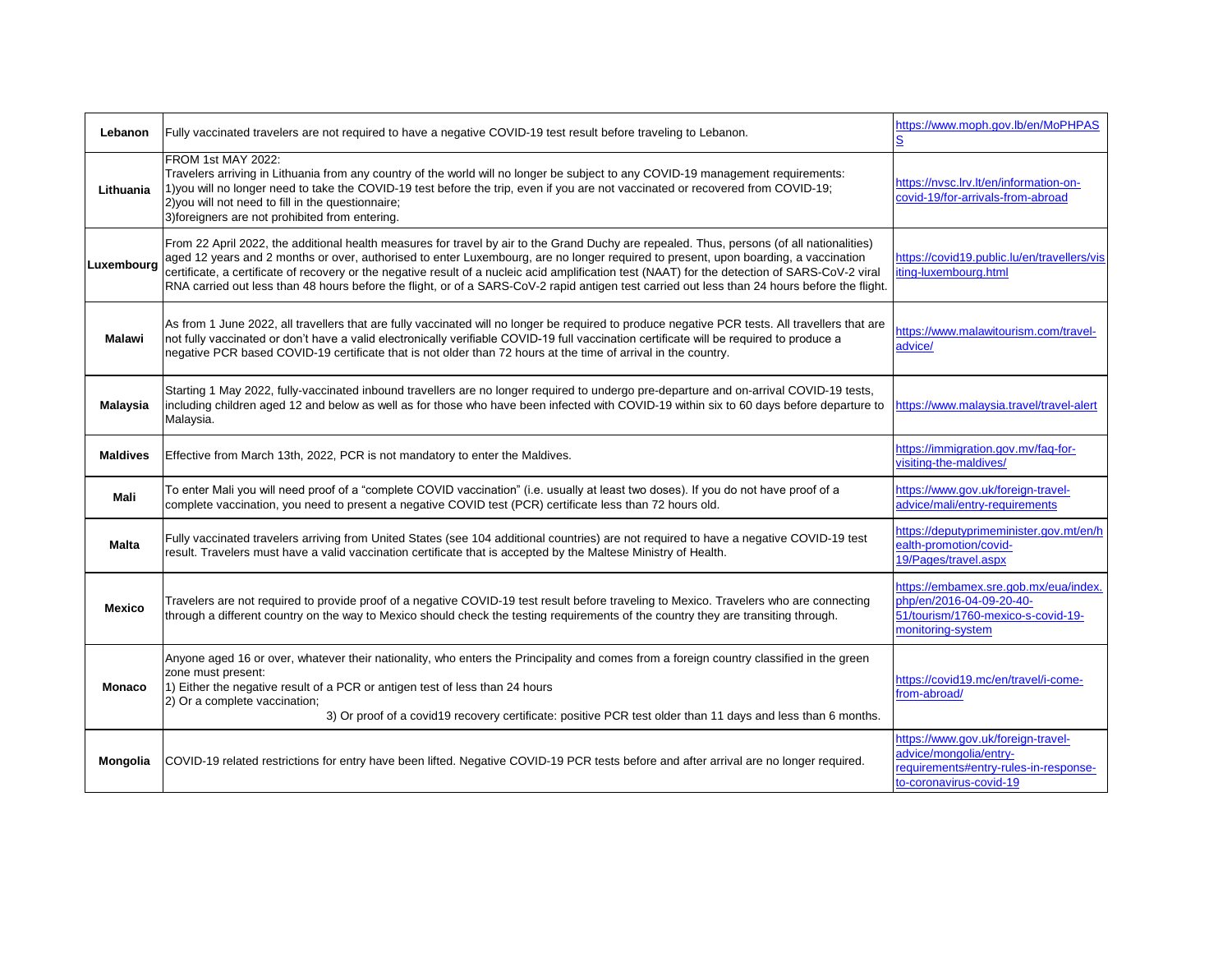| Montenegro                | As of March 11, 2022 no proof of vaccination, COVID-19 passports/certificates or COVID-19 tests are required to enter Montenegro. (Last  https://me.usembassy.gov/covid-19-<br>updated: 06/13/22)                                                                                                                                                                                                                                                                                                                                                                                                                                                                                                                        | information/                                                                                                                                                                                                                                            |
|---------------------------|--------------------------------------------------------------------------------------------------------------------------------------------------------------------------------------------------------------------------------------------------------------------------------------------------------------------------------------------------------------------------------------------------------------------------------------------------------------------------------------------------------------------------------------------------------------------------------------------------------------------------------------------------------------------------------------------------------------------------|---------------------------------------------------------------------------------------------------------------------------------------------------------------------------------------------------------------------------------------------------------|
| Mozambique                | PCR test is no longer needed to enter the country if a person presents a valid certificate showing proof of full vaccination against COVID-<br>19. In addition, children 11 and younger do not require a PCR test or proof of vaccination to enter the country.(Last updated: 06/13/2022)                                                                                                                                                                                                                                                                                                                                                                                                                                | https://mz.usembassy.gov/covid-19-<br>information/                                                                                                                                                                                                      |
| <b>Namibia</b>            | Fully vaccinated travelers are no longer required to produce a negative PCR test result upon arrival in Namibia but are instead required to<br>present an authentic, valid vaccination card at the port of entry. Travelers who are not fully vaccinated must produce a negative COVID-<br>19 Polymerase Chain Reaction (PCR) test result no older than 72 hours from their arrival in Namibia calculated from the date/time the<br>sample was taken. The certificate must be issued by a certified laboratory to issue SARS-Co V-2 test results in the country of<br>issuance.(Last updated: 06/ 11/2022)                                                                                                               | https://na.usembassy.gov/covid-19-<br>information/                                                                                                                                                                                                      |
| <b>Nepal</b>              | Effective March 10,2022, passengers entering Nepal from abroad by air or land must submit a certificate of full vaccination against<br>COVID-19.Passengers who fail to submit such certificate will have to submit the certificate with nagative report of COVIS-19 test(RTPCR,<br>True NAAT, Gene Xpert) within 72 hours of starting the journey.                                                                                                                                                                                                                                                                                                                                                                       | https://www.immigration.gov.np/post/not<br>ice-5                                                                                                                                                                                                        |
| <b>Nertherlands</b>       | As of 23 March, travellers to the Netherlands coming from within the EU or the Schengen area will no longer require a test, proof of<br>recovery or proof of vaccination. The rules will also be lifted for nationals of EU countries travelling to the Netherlands from countries<br>outside the EU and the Schengen area. Everyone travelling to the Netherlands is advised to do a self-test immediately after arrival and<br>again on day 5.Non-EU nationals remain subject to an EU entry ban. Exemptions apply in several cases, however, such as for people<br>travelling from 'safe' countries, people who are vaccinated or who have recovered from coronavirus, and people travelling for certain<br>purposes. | https://www.government.nl/latest/news/<br>2022/03/15/further-easing-of-<br>coronavirus-measures                                                                                                                                                         |
| Niger                     | Travelers on arrival (disembarkation): For vaccinated travellers whose last dose is at least 4 weeks old, the COVID-19 PCR Test is no<br>longer required; For travellers who have not been vaccinated or who have not provided proof of vaccination whose last dose is at least 4<br>weeks old, the COVID-19 PCR Test is required.                                                                                                                                                                                                                                                                                                                                                                                       | https://www.gouv.ne/index.php/les-<br>communiques-du-gouvernement/296-<br>au-conseil-des-ministres-le-<br>gouvernement-reitere-son-engagement-<br>a-remplacer-les-salles-de-classe-en-<br>paillote-par-des-salles-de-classe-en-<br>materiaux-definitifs |
| Nigeria                   | Effective from 4th April 2022, as detailed below:<br>1) Fully vaccinated passengers arriving in Nigeria will not be required to carry out a pre-boarding COVID-19 PCR test nor carry out a Post-<br>arrival PCR test or Rapid Antigen Test upon arrival in Nigeria.<br>2)Fully vaccinated passengers must show a verifiable full vaccination certificate otherwise, they will be treated as unvaccinated/partially<br>vaccinated under this protocol.<br>3) Unvaccinated and partially vaccinated passengers are required to take a COVID-19 PCR test 48hrs before departure and conduct days                                                                                                                            | https://covid19.ncdc.gov.ng/advisory/                                                                                                                                                                                                                   |
| <b>North</b><br>Macedonia | Fully vaccinated travelers are not required to provide proof of a negative COVID-19 test result before traveling to Northern Macedonia. All<br>passengers coming from the medium- and high-risk countries must be in self-isolation for 14 days in their homes and to report to the<br>authorities should they feel any symptoms.                                                                                                                                                                                                                                                                                                                                                                                        | https://koronavirus.gov.mk/en/seek-<br>help-or-report-irregularities/application-<br>for-people-returning-from-travels                                                                                                                                  |
| Norway                    | There are no longer special requirements for entry into Norway due to the corona situation. The same rules as before the corona<br>pandemic apply now.                                                                                                                                                                                                                                                                                                                                                                                                                                                                                                                                                                   | https://www.udi.no/en/corona/about-the-<br>corona-situation/                                                                                                                                                                                            |
| Oman                      | Non-citizen travelers aged 18 and above traveling to the Sultanate of Oman are required to present a vaccination certificate indicating that<br>they have received at least two doses of the approved COVID-19 vaccine at least 14 days before traveling.                                                                                                                                                                                                                                                                                                                                                                                                                                                                | https://www.omanairports.co.om/news/u<br>pdate-on-travel-restrictions-related-to-<br>covid-19/                                                                                                                                                          |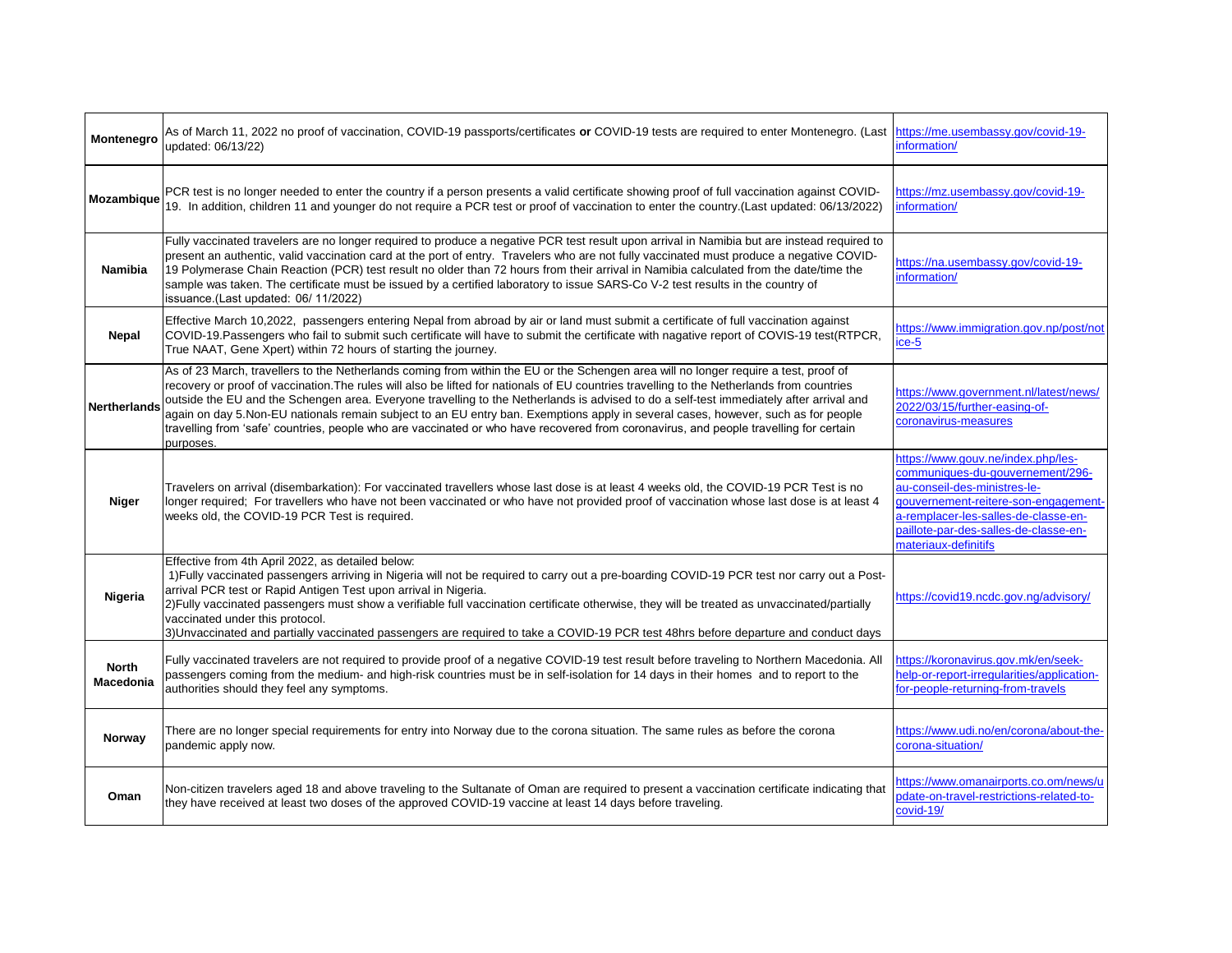| Pakistan           | Vaccinated individuals do not require a pre-boarding negative PCR test. Unvaccinated individuals over age 12 must present a negative<br>PCR test taken within 72 hours.                                                                                                                                                                                                                                                                                                                                                                                                                                                                                                                                                                                        | https://pk.usembassy.gov/covid-19-<br>information/                                                                                                                 |
|--------------------|----------------------------------------------------------------------------------------------------------------------------------------------------------------------------------------------------------------------------------------------------------------------------------------------------------------------------------------------------------------------------------------------------------------------------------------------------------------------------------------------------------------------------------------------------------------------------------------------------------------------------------------------------------------------------------------------------------------------------------------------------------------|--------------------------------------------------------------------------------------------------------------------------------------------------------------------|
| Panama             | Last update on April 6, 2022. Travelers will not have to present a negative COVID-19 test for entry as long as they can provide physical or<br>digital proof of at least 2 (two) doses or complete vaccination scheme endorsed by the WHO, EMA and FDA, equal to or greater than 14<br>days after the last dose.<br>Non-vaccinated or partially vaccinated travelers will be required to present a negative COVID-19 PCR or antigen test taken no more than<br>72 hours prior to their arrival time in Panama.                                                                                                                                                                                                                                                 | https://www.tourismpanama.com/plan-<br>vour-vacation/advisories/                                                                                                   |
| Paraguay           | Fully vaccinated travelers are not required to present a negative COVID-19 test result before traveling to Paraguay, in force as of April 19,<br>2022.                                                                                                                                                                                                                                                                                                                                                                                                                                                                                                                                                                                                         | https://www.migraciones.gov.py/index.p<br>hp/tramites/ingreso-y-salida-del-<br>pais/exigencias-sanitarias-vigentes-por-<br>covid-19-para-el-ingreso-al-paraguay    |
| Peru               | Travelers with valid proof of being fully vaccinated are not required to have a negative COVID-19 test result before traveling to Peru.                                                                                                                                                                                                                                                                                                                                                                                                                                                                                                                                                                                                                        | https://busquedas.elperuano.pe/normas<br>legales/decreto-supremo-que-modifica-<br>el-decreto-supremo-n-184-2020-<br>decreto-supremo-no-151-2021-pcm-<br>1988484-1/ |
| <b>Philippines</b> | Fully vaccinated travelers over the age of 18 who have received the primary series of COVID-19 vaccine and at least 1 COVID-19 booster<br>shot are not required to have a negative pre-departure COVID-19 test result before traveling to the Philippines. Travelers aged 12 to 17<br>who have received their primary COVID-19 vaccines are not required to have a negative pre-departure COVID-19 test result before<br>traveling to the Philippines. (Last updated: 06/02/ 2022)                                                                                                                                                                                                                                                                             | https://www.philippineairlines.com/en/ph<br>/home/covid-19/arrivingintheph                                                                                         |
| Poland             | People travelling from outside the European Union, from outside the Schengen area, must present a negative COVID-19 test result. The<br>test must be taken regardless of the means of travelling (public transport, individual transport or on foot). Failure to take the test will result<br>in quarantine.                                                                                                                                                                                                                                                                                                                                                                                                                                                   | https://www.gov.pl/web/koronawirus/info<br>rmacie-dla-podrozujących                                                                                                |
| Portugal           | Arriving to Portugal by Plane(Last updated: 06/15/2022)<br>All passengers are authorized to enter national territory, regardless of their origin or purpose of travel.Mandatory to present:<br>- A valid vaccination EU Digital COVID Certificate (with a complete vaccination schedule or with a complete vaccination schedule and a<br>vaccine booster)<br>Or a valid test or recovery EU Digital COVID Certificate,<br>Or a valid vaccination certificate (with a complete vaccination schedule or a vaccine booster) or recovery certificate issued by a third<br>country, under reciprocal conditions<br>Or a negative RT-PCR Test (or similar NAAT test) - 72h before boarding, or<br>Or a negative Laboratorial Rapid Antigen Test- 24h before boarding | https://www.visitportugal.com/en/conten<br>t/covid-19-measures-implemented-<br>portugal                                                                            |
| Romania            | Fully vaccinated travelers are not required to have a negative COVID-19 test result before traveling to Romania.                                                                                                                                                                                                                                                                                                                                                                                                                                                                                                                                                                                                                                               | http://www.cnscbt.ro/index.php/sfaturi-<br>pentru-calatori?limit=10&limitstart=30                                                                                  |
| <b>Saint Lucia</b> | Updated entry requirements effective 2 April 2022, There is no requirement for pre-travel test or quarantine for fully vaccinated travellers.<br>Fully vaccinated travellers must provide a valid vaccination record as requested on check in, for boarding and on entry to Saint Lucia.                                                                                                                                                                                                                                                                                                                                                                                                                                                                       | https://www.stlucia.org/en/covid-19/                                                                                                                               |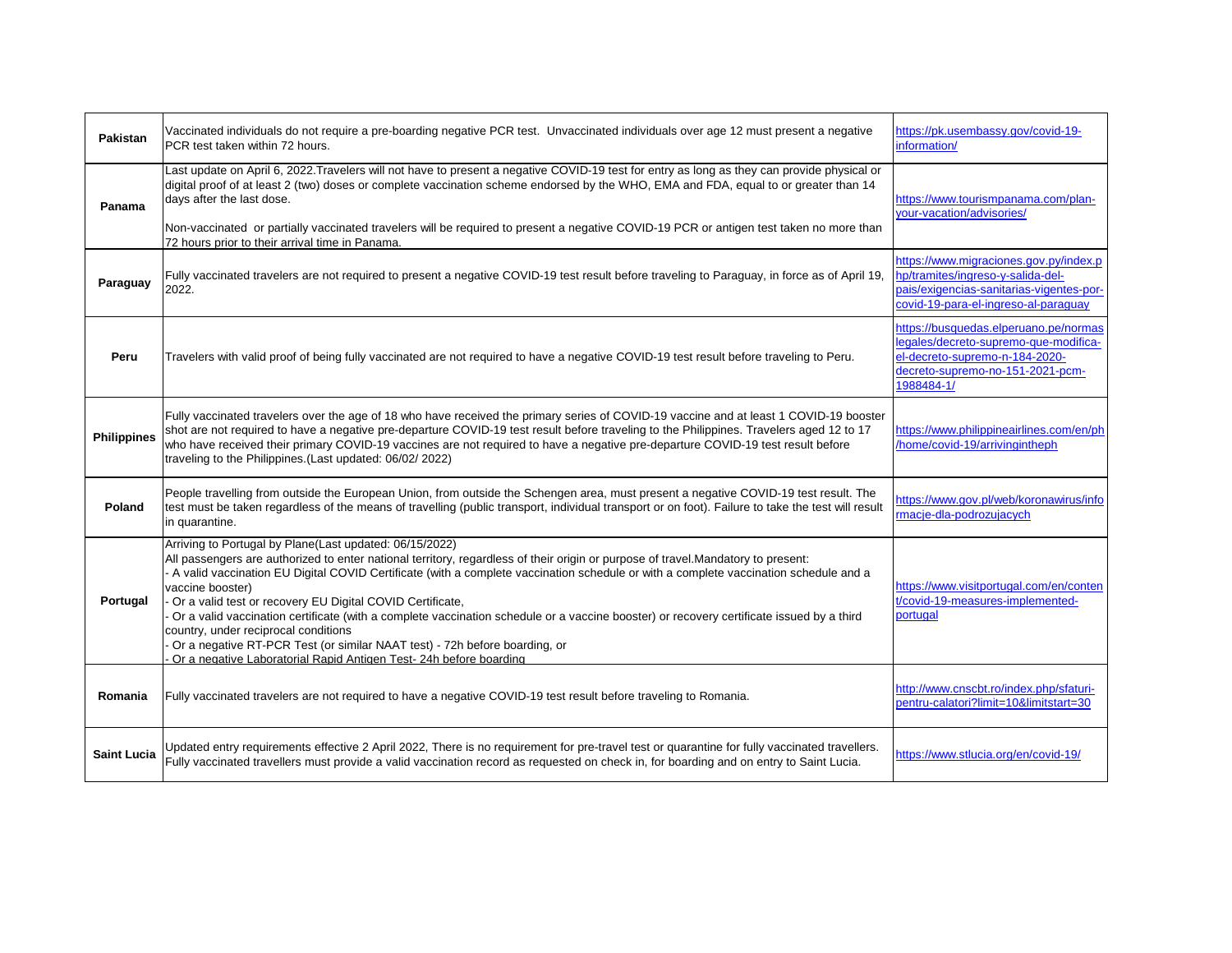| <b>Saint</b><br><b>Vincent and</b><br>the<br><b>Grenadines</b> | Fully vaccinated travelers to St. Vincent and the Grenadines DO NOT NEED TO ARRIVE WITH A SARS-CoV-2 (COVID-19) TEST(Last<br>updated:06/15/2022)                                                                                                                                                                                                                                                                                                                                                   | http://health.gov.vc/health/index.php/co<br>vid-19-protocols-documents                                                                                        |
|----------------------------------------------------------------|----------------------------------------------------------------------------------------------------------------------------------------------------------------------------------------------------------------------------------------------------------------------------------------------------------------------------------------------------------------------------------------------------------------------------------------------------------------------------------------------------|---------------------------------------------------------------------------------------------------------------------------------------------------------------|
| <b>San Marino</b>                                              | Health Minister Roberto Speranza has signed a new ordinance establishing, with effect from 1 March, the same rules for arrivals to Italy<br>from all non-European countries as those already in force for European countries. For entry to the national territory,                                                                                                                                                                                                                                 | https://www.salute.gov.it/portale/nuovoc<br>oronavirus/dettaglioContenutiNuovoCor<br>onavirus.jsp?lingua=english&id=5412&<br>area=nuovoCoronavirus&menu=vuoto |
| Sao Tome<br>and Principe                                       | The requirements for entry into Sao Tome and Principe (STP) require passengers - of all nationalities - from the age of 12, who are not<br>with the full digital vaccination certificate, to submit a negative antigen test, performed up to 48 hours before the date of travel. Those with<br>a valid digital certificate are exempt from the presentation of the antigen test.(Last updated: 05/06/2022)                                                                                         | https://portaldascomunidades.mne.gov.<br>pt/pt/vai-viajar/conselhos-aos-<br>viajantes/africa/sao-tome-e-principe                                              |
| Saudi Arabia                                                   | The Saudi Arabian Government will allow travelers from all countries to enter the Kingdom if they are fully vaccinated (with booster for<br>vaccines with which it is required) with an approved COVID-19 vaccine, including: Pfizer, Moderna, Oxford AstraZeneca, Johnson and<br>Johnson, Sinopharm, Sinovac, Covaxin, Sputnik and Covovax.Negative COVID-19 test (PCR and/or serology) is not required for entry to<br>Saudi Arabia.(Last updated: 04/12/2022)                                   | https://sa.usembassy.gov/u-s-citizen-<br>services/covid-19-information/                                                                                       |
| Senegal                                                        | All travelers to Senegal over the age of two years must present either a:<br>1) COVID-19 vaccination certificate showing that they were fully vaccinated with AstraZeneca (SK Bioscience or Vaxzevria), Covishield,<br>Janssen J&J, Moderna, Pfizer-BioNTech, Sinovac, or Sinopharm at least 14 days before departure; or<br>2) A negative COVID-19 PCR or RT-PCR test result issued at most 72 hours before departure. The test result must be in English or<br>French.(Last updated: 06/03/2022) | https://sn.usembassy.gov/covid-19-<br>information/                                                                                                            |
| Serbia                                                         | There are no restrictions on entering the Republic of Serbia.(Last updated 05/03/2022)                                                                                                                                                                                                                                                                                                                                                                                                             | https://www.mfa.gov.rs/en/citizens/trave<br>I-serbia/covid-19-entry-requirements                                                                              |
| <b>Seychelles</b>                                              | . All fully immunised visitors are exempted from pre-travel PCR test requirement upon presentation of their vaccination certificate.<br>• Unvaccinated or partially vaccinated visitors will be required to present a negative PCR test certificate from an accredited laboratory<br>departure to Seychelles. Samples for this test must have been taken within 72hours before departure for PCR test and 24 hours for rapid<br>antigen test.(Last updated:03/15/2022)                             | http://tourism.gov.sc/wp-<br>content/uploads/2022/03/Sevchelles-<br>Visitor-Travel-Advisory-15-March-2022-<br>1.pdf                                           |
| <b>Sierra Leone</b>                                            | Vaccinated passengers do not require a pre-departure or on arrival PCR test.<br>Unvaccinated or partially vaccinated passengers do not require a pre-departure PCR test. They do however require an on arrival PCR test<br>that should be booked and paid for in advance of departure through the Government of Sierra Leone travel portal.                                                                                                                                                        | https://www.gov.uk/foreign-travel-<br>advice/sierra-leone/entry-<br>requirements#entry-rules-in-response-<br>to-coronavirus-covid-19                          |
| Singapore                                                      | Fully vaccinated travelers are not required to provide proof of a negative COVID-19 test result to enter Singapore.<br>lf<br>you are Non-Fully Vaccinated Travellers and born before 2020 (i.e. above 2 years old), take any of the following COVID-19 tests within 2<br>days before departure: COVID-19 Polymerase Chain Reaction test (PCR test) ; Antigen Rapid Test (ART)                                                                                                                      | https://safetravel.ica.gov.sg/arriving/gen<br>eral-travel/fully-vaccinated                                                                                    |
| Slovakia                                                       | From 6 April 2022, the Decree of the Public Health Authority of the Slovak Republic No. 28/2022 regulating the regime at the borders is<br>repealed. Thus, the obligation to register on eHranica as well as the mandatory quarantine for unvaccinated persons immediately after the<br>arrival from abroad are abolished.                                                                                                                                                                         | https://www.mzv.sk/web/en/covid-19                                                                                                                            |
| Slovenia                                                       | As of 14 May 2022, the RVT rule is no longer required. Free testing with a rapid antigen test and a rapid antigen test for self-testing is<br>abolished. The government budget will only pay for testing with a rapid antigen test for activities where this is still required.                                                                                                                                                                                                                    | https://www.gov.si/en/topics/coronavirus<br>-disease-covid-19/border-crossing/                                                                                |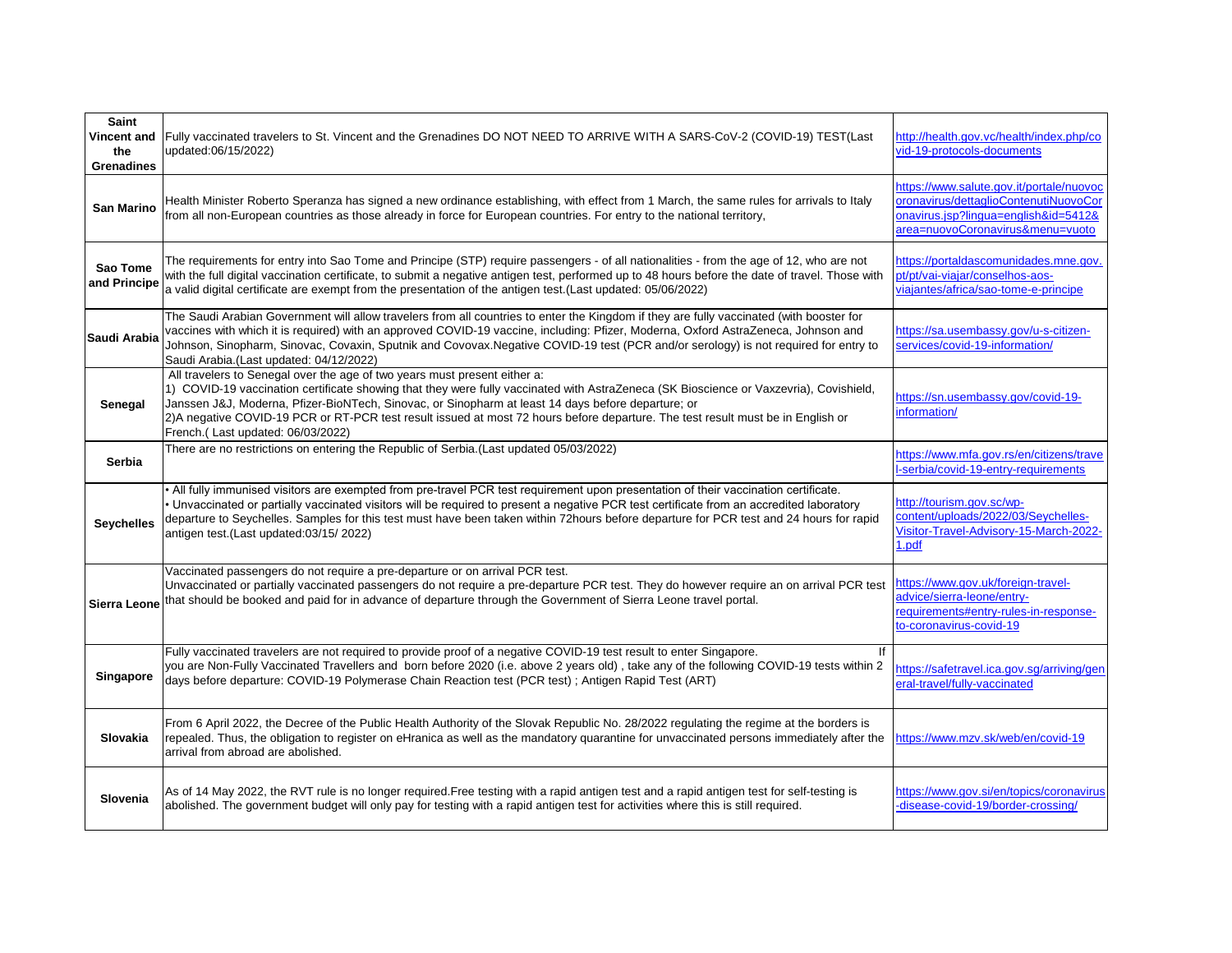|                 | From 4 May 2022, All international travellers arriving at South African Ports of Entry must:<br>(a) be vaccinated against COVID-19 and produce a valid vaccination certificate; or<br>(b) produce a valid certificate of a negative PCR COVID-19 test, recognised by the World Health Organization, which was obtained not<br>more than 72 hours before the date of departure; or<br>(c) produce a valid certificate of a negative antigen COVID-19 test performed by a medical practitioner, registered public health authority<br><b>South Africa</b> or accredited/approved laboratory which was obtained not more than<br>48 hours before the date of departure; or<br>(d) produce a valid certificate of a positive PCR COVID-19 test, recognised by the World Health Organization, for a test date less than 90<br>days prior to the date of arrival and more than 10 days prior to the date of arrival, together with a signed letter from a health care provider,<br>registered in the country of origin, stating that the person has fully recovered from COVID-19, is not experiencing any new symptoms and<br>is fit to travel.                                                                                                           | https://www.gov.za/covid-19/individuals-<br>and-households/travel-coronavirus-<br>covid-19                                                                                                                     |
|-----------------|------------------------------------------------------------------------------------------------------------------------------------------------------------------------------------------------------------------------------------------------------------------------------------------------------------------------------------------------------------------------------------------------------------------------------------------------------------------------------------------------------------------------------------------------------------------------------------------------------------------------------------------------------------------------------------------------------------------------------------------------------------------------------------------------------------------------------------------------------------------------------------------------------------------------------------------------------------------------------------------------------------------------------------------------------------------------------------------------------------------------------------------------------------------------------------------------------------------------------------------------------|----------------------------------------------------------------------------------------------------------------------------------------------------------------------------------------------------------------|
| Spain           | All passengers arriving in Spain by air (except children under 12 years of age and those in international transit), regardless of the country<br>of origin, including Spaniards returning to their home, must have one of these documents:<br>1) DIGITAL COVID CERTIFICATE OR EU EQUIVALENT vaccination against COVID-19 or a negative certificate of an active infection<br>diagnostic test or a certificate of recovery after passing the disease.<br>2)QR<br>SPTH. If you do not have the EU Digital COVID Certificate or EU equivalent, you must fill in the SPTH Health Control Form manually<br>entering the data of your vaccination, recovery or diagnostic test certificate through the website                                                                                                                                                                                                                                                                                                                                                                                                                                                                                                                                             | https://www.sanidad.gob.es/en/profesio<br>nales/saludPublica/ccaves/alertasActua<br>I/nCov/spth.htm                                                                                                            |
| Sri Lanka       | Fully Vaccinated travellers are exempted from pre-departure COVID-19 PCR/ Rapid Antigen tests from 1st March 2022. Not-Vaccinated &<br>Not-fully vaccinated Travellers are released from On-arrival PCR test & Quarantine period.                                                                                                                                                                                                                                                                                                                                                                                                                                                                                                                                                                                                                                                                                                                                                                                                                                                                                                                                                                                                                    | https://srilanka.travel/helloagain/                                                                                                                                                                            |
| Sudan           | The Sudanese Civil Aviation Authority requires all passengers entering Sudan to possess:<br>1) A COVID-19 vaccination certificate showing that the passenger is fully vaccinated at least 14 days and not more than 8 months before<br>arrival: or<br>(2) A negative polymerise chain reaction (PCR) test certificate taken not more than 72 hours before arrival; or<br>3) A negative polymerise chain reaction (PCR) test certificate taken not more than 96 hours before arrival if arriving from Antigua and<br>Barbuda, Argentina, Austria, Bahamas, Barbados, Belgium, Belize, Bolivia, Brazil, Bulgaria, Canada, Chile, China (People's Rep.),<br>Colombia, Costa Rica, Croatia, Cuba, Cyprus, Czechia, Denmark, Dominica, Dominican Rep., Ecuador, El Salvador, Estonia, Finland,<br>France, Germany, Greece, Grenada, Guatemala, Guyana, Haiti, Honduras, Hungary, India, Ireland (Rep.), Italy, Jamaica, Latvia,<br>Lithuania, Luxembourg, Malta, Mexico, Netherlands, Nicaragua, Panama, Paraguay, Peru, Poland, Portugal, Romania, Slovakia,<br>Slovenia, Spain, St. Kitts and Nevis, Suriname, Sweden, Trinidad and. Tobago, USA, Uruguay or Venezuela.<br>4) Passengers 8 years old and younger are exempt. (Last Updated: 06/02/2022) | https://sd.usembassy.gov/covid-19-<br>information/                                                                                                                                                             |
| <b>Suriname</b> | Persons who are fully vaccinated or can present a COVID-I9 recovery certifrcate not older than six (6) months and have stayed in Guyana<br>or French Guyana at least 14 days and are travelling to Suriname by land do not need to submit a Negative SARS-CoV-2 PCR or a<br>negative SARS-CoV-2 antigen test result. (Updated:04/13/2022)                                                                                                                                                                                                                                                                                                                                                                                                                                                                                                                                                                                                                                                                                                                                                                                                                                                                                                            | https://www.flyslm.com/wp-<br>content/uploads/2022/04/SUR-COVID-<br>19-Measures-13-April-2022.pdf                                                                                                              |
| Sweden          | The ban on entry to Sweden from countries outside the EU/EEA will not be extended and will cease to apply on 1 April 2022. This also<br>means that the requirement to present vaccination and test certificates when entering Sweden will be removed.                                                                                                                                                                                                                                                                                                                                                                                                                                                                                                                                                                                                                                                                                                                                                                                                                                                                                                                                                                                                | https://www.government.se/press-<br>releases/2022/03/sweden-to-lift-ban-on-<br>entry-from-all-countries/                                                                                                       |
| Switzerland     | No pandemic-related entry restrictions are in force at the present time. The general rules on entering Switzerland have applied since 2<br>May 2022.                                                                                                                                                                                                                                                                                                                                                                                                                                                                                                                                                                                                                                                                                                                                                                                                                                                                                                                                                                                                                                                                                                 | https://www.bag.admin.ch/bag/en/home/<br>krankheiten/ausbrueche-epidemien-<br>pandemien/aktuelle-ausbrueche-<br>epidemien/novel-cov/empfehlungen-<br>fuer-reisende/quarantaene-<br>einreisende.html#-924144951 |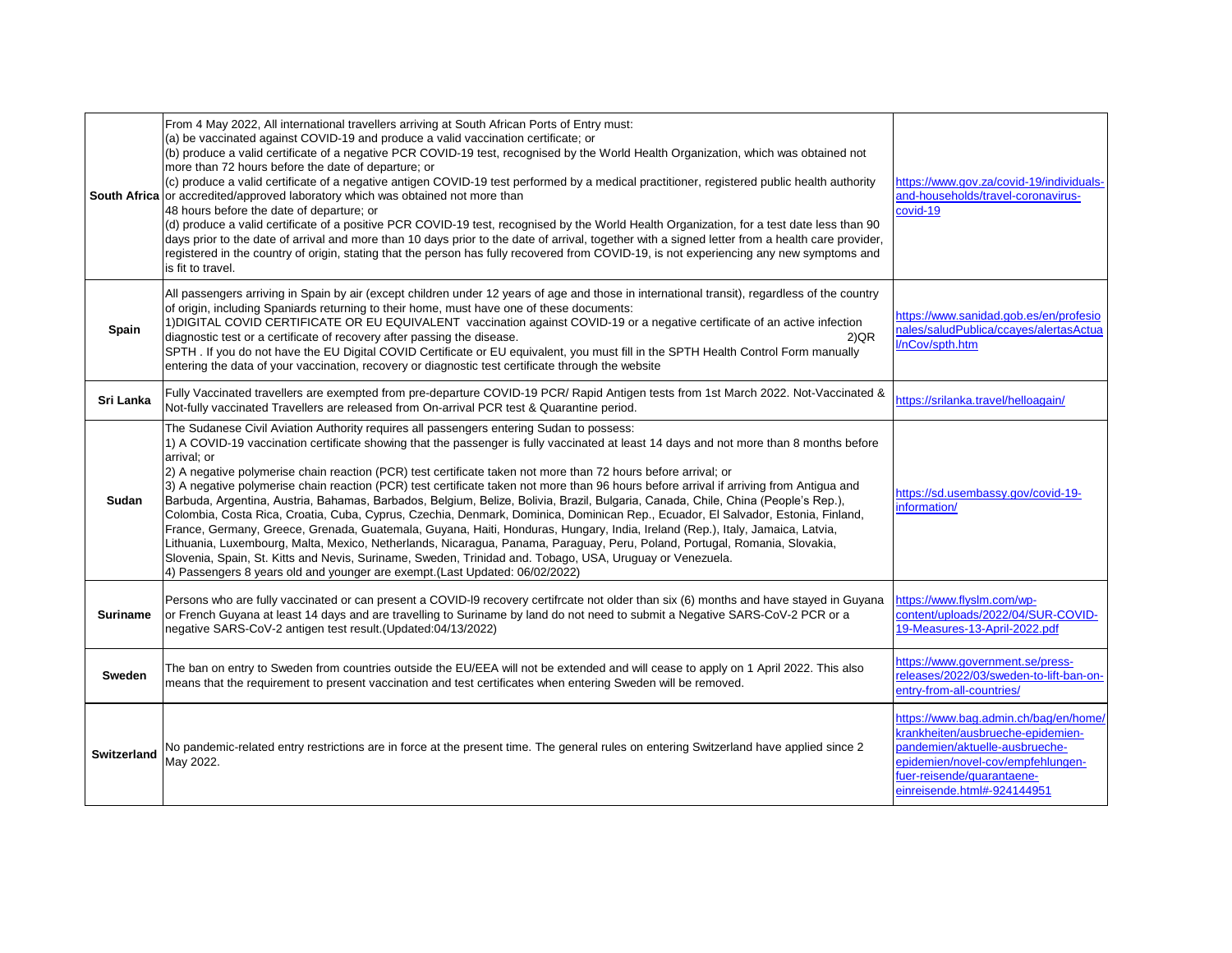| Syria                                 | If you're fully vaccinated, you can enter Syria without needing to test but you may be required to isolate.If you're not fully vaccinated, you'll<br>need to show proof of a negative PCR test (taken no more than 72 hours before entry) when entering Syria.(Last updated:05/28/2022)                                                                                                                                                                                                                                                                                                                                                                                                      | https://www.gov.uk/foreign-travel-<br>advice/syria/entry-requirements                                                          |
|---------------------------------------|----------------------------------------------------------------------------------------------------------------------------------------------------------------------------------------------------------------------------------------------------------------------------------------------------------------------------------------------------------------------------------------------------------------------------------------------------------------------------------------------------------------------------------------------------------------------------------------------------------------------------------------------------------------------------------------------|--------------------------------------------------------------------------------------------------------------------------------|
| Tajikistan                            | Each traveler aged three years and older must present either<br>1) a COVID-19 vaccination certificate showing that they are fully vaccinated or<br>[2] results from a negative COVID-19 PCR test issued within 72 hours of arrival.<br>Test results are verified before passengers are allowed to board flights to Dushanbe and again upon arrival in Dushanbe.<br>(Last updated: 05/16/2022)                                                                                                                                                                                                                                                                                                | https://tj.usembassy.gov/covid-19-<br>information/                                                                             |
| <b>Thailand</b>                       | From 1 May 2022, Fully vaccinated travelers are not required to have a negative pre-departure COVID-19 RT-PCR test result before<br>traveling to Thailand. The quarantine is exempt for unvaccinated / not fully vaccinated travellers who are able to upload proof of a<br>negative RT-PCR test within 72 hours of travel via the Thailand Pass system. The exemption also extends to travellers under 6 years of<br>age travelling with parents.                                                                                                                                                                                                                                           | https://www.tatnews.org/2022/04/thailan<br>ds-latest-entry-requirements-from-1-<br>may-2022/                                   |
| <b>Togo</b>                           | For fully vaccinated travellers arriving in Togo, PCR test is no longer required and will not be performed upon arrival either.<br>For unvaccinated travellers arriving in Togo, proof of a negative PCR test is still required and these passengers will be subjected to a<br>PCR test at arrival. The validity of the PCR test results is 5 days. (Date last modified: 15/04/2022)                                                                                                                                                                                                                                                                                                         | https://voyage.gouv.tg/?language=en#p                                                                                          |
| <b>Tunisia</b>                        | From 25th February 2022, Pre-departure Testing is no longer required for vaccinated passengers (over 18).Passengers over the age of<br>18 who have not been vaccinated or who have not completed their vaccination schedule are required to present a 48h negative RT-PCR<br>test or an antigen (Lateral Flow) test for at least 24 hours at the check-in. They are also subjected to a 5-day self-quarantine. Once you<br>arrive in Tunisia, you might be subject to a random rapid lateral flow or PCR test. If you test positive, you will need to self-isolate at your<br>own accommodation for five days. If your symptoms persist, you will need to self-isolate for another two days. | https://www.discovertunisia.com/en/info<br>s-pratiques/entry-requirements                                                      |
| <b>Turkey</b>                         | A PCR test is required for individuals over the age of 12 years old who are unable to show proof of vaccination or are unable to submit a<br>document stating that they have had the virus within the last 6 months. (Last Updated: 06/132022)                                                                                                                                                                                                                                                                                                                                                                                                                                               | https://tr.usembassy.gov/covid-19-<br>information-2/                                                                           |
| Uganda                                | If you are fully vaccinated (and for children under the age of 6) you are now able to enter Uganda via air and land border points without<br>showing a negative COVID-19 PCR certificate. You will be required to show evidence that you are fully vaccinated.<br>lf<br>you are not fully vaccinated you will need to show a negative COVID-19 PCR certificate issued no more than 72 hours before departure on<br>arrival by land or air.                                                                                                                                                                                                                                                   | https://www.gov.uk/foreign-travel-<br>advice/uganda/entry-<br>requirements#entry-rules-in-response-<br>to-coronavirus-covid-19 |
| <b>United Arab</b><br><b>Emirates</b> | From 26 February 2022, Those coming to the UAE have to make sure to present an approved QR code-accompanied Covid-19<br>vaccination certificate containing a QR code; unvaccinated travelers have to present an approved negative PCR test result received within https://covid19.ncema.gov.ae/en/News/<br>48 hours, or a QR code-accompanied certificate of recovery from a Covid-19 infection obtained within one month from the date of travel.<br>Travelers from the UAE have to follow the requirements of medical examinations and vaccinations in place in their countries of destination.                                                                                            | Details/2316                                                                                                                   |
| <b>United</b><br>Kingdom              | From 4am 18 March, 2022, no-one entering the UK will need to take tests or complete a passenger locator form.                                                                                                                                                                                                                                                                                                                                                                                                                                                                                                                                                                                | https://www.gov.uk/government/news/all<br>-covid-19-travel-restrictions-removed-<br>in-the-uk                                  |
| <b>United States</b> :06/13/2022)     | As of 12:01AM ET on June 12, 2022, CDC will no longer require air passengers traveling from a foreign country to the United States to<br>show a negative COVID-19 viral test or documentation of recovery from COVID-19 before they board their flight. (Last updated on                                                                                                                                                                                                                                                                                                                                                                                                                     | https://www.cdc.gov/coronavirus/2019-<br>ncov/travelers/noncitizens-US-air-<br>travel.html                                     |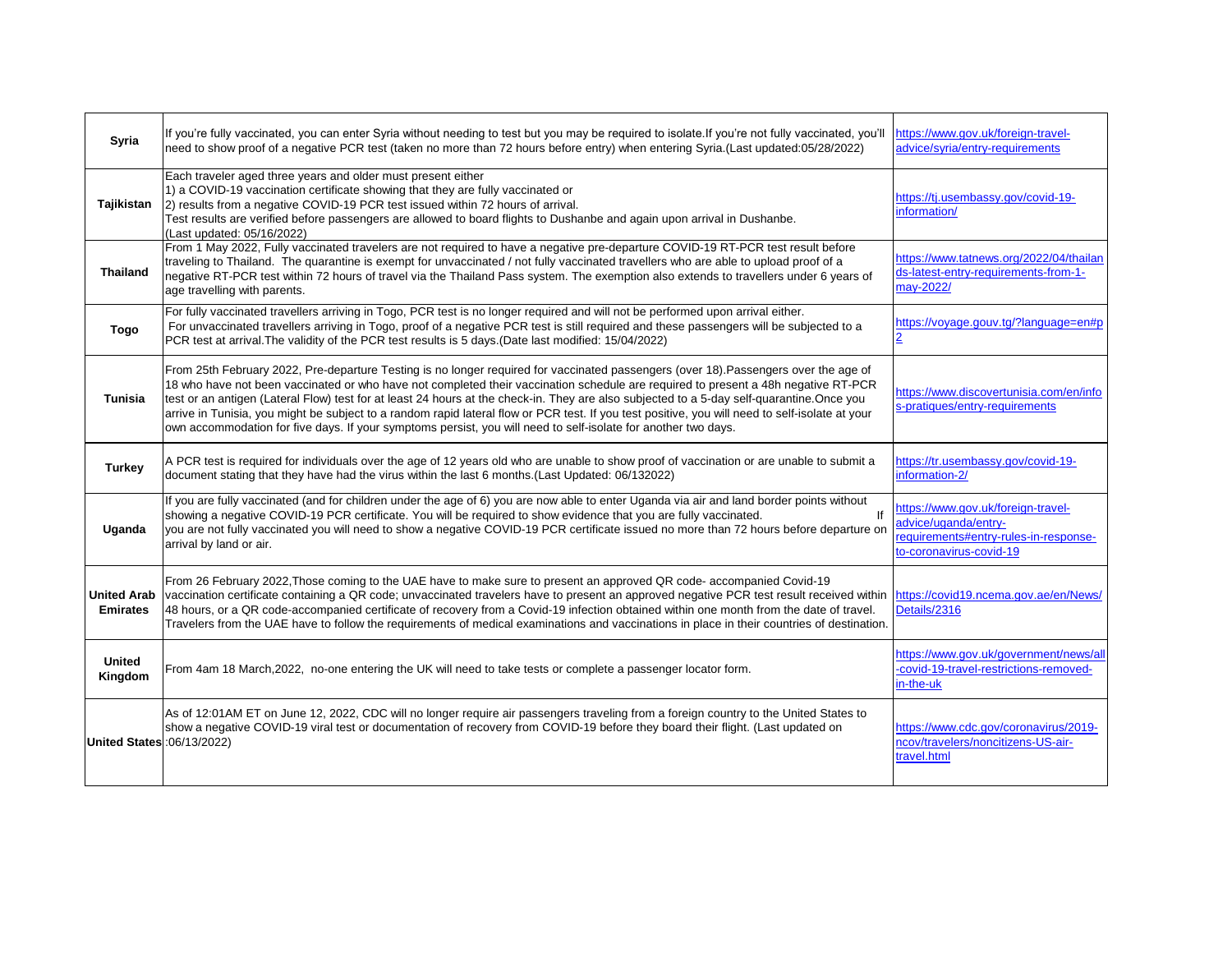| <b>Uruguay</b>    | Foreign citizens who are fully vaccinated or have already completed the COVID-19 disease within the last 90 (ninety) days are not<br>required to present a negative COVID-19 RT-PCR or antigen test result before departure to Uruguay. Unvaccinated travelers need to<br>prove a negative result of SARS-CoV-2 virus detection test (by molecular biology technique PCR-RT or antigen test), performed no more<br>than 72 (seventy-two) hours before the start of the trip, in a laboratory enabled in the country of origin or transit.                                                                       | https://www.gub.uy/ministerio-salud-<br>publica/comunicacion/publicaciones/req<br>uisitos-para-ingreso-uruguay-personas-<br>nacionales-extranjeras |
|-------------------|-----------------------------------------------------------------------------------------------------------------------------------------------------------------------------------------------------------------------------------------------------------------------------------------------------------------------------------------------------------------------------------------------------------------------------------------------------------------------------------------------------------------------------------------------------------------------------------------------------------------|----------------------------------------------------------------------------------------------------------------------------------------------------|
| <b>Uzbekistan</b> | Effective June 10, 2022, COVID testing or proof of vaccination are no longer required to enter Uzbekistan at any air, rail or land entry point.<br>(Last updated: 06/13/2022)                                                                                                                                                                                                                                                                                                                                                                                                                                   | https://uz.usembassy.gov/covid-19-<br>information/                                                                                                 |
| Venezuela         | Effective May 30, 2022, all air passengers entering Venezuela must present a certificate of vaccination against COVID-19 (completed<br>vaccination schedule) in either physical or digital format (with QR code), with the last dose administered at least 14 days prior to the entry<br>date in Venezuela. If more than 270 days has passed since the last dose of a completed vaccination schedule, proof of a booster dose is<br>required. In lieu of proof of vaccination, passengers must present a negative PCR-RT COVID-19 test result, taken within 72 hours of<br>arriving. (Last updated: 06/13/2022) | https://ve.usembassy.gov/covid-19-<br>linformation/                                                                                                |
| <b>Viet Nam</b>   | Foreign arrivals will no longer have to take any COVID-19 tests to enter Viet Nam from May 15, 2022, the Government announced Friday.                                                                                                                                                                                                                                                                                                                                                                                                                                                                           | https://en.baochinhphu.vn/viet-nam-to-<br>scrap-covid-19-test-requirements-for-<br>vaccinated-entrants-from-mid-may-<br>11122051320312898.htm      |
| Zambia            | Fully vaccinated traveller do not require any form of negative COVID test results, but shall be requires to provide proof of a full vaccination  wp-<br>status.(Updated:03/23/2022)                                                                                                                                                                                                                                                                                                                                                                                                                             | https://www.zambiaimmigration.gov.zm/<br>content/uploads/2022/03/Revised Trav<br>el Guidelines Zambia.pdf                                          |
| Zimbabwe          | All ports of entry have been opened. Returning residents & visitors will no longer be required to present a negative COVID19 PCR<br>certificate at the port of entry but should present a valid Vaccination Certificate showing they are fully vaccinated.                                                                                                                                                                                                                                                                                                                                                      | https://zimbabwetourism.net/covid19-<br>guidelines-for-travellers/                                                                                 |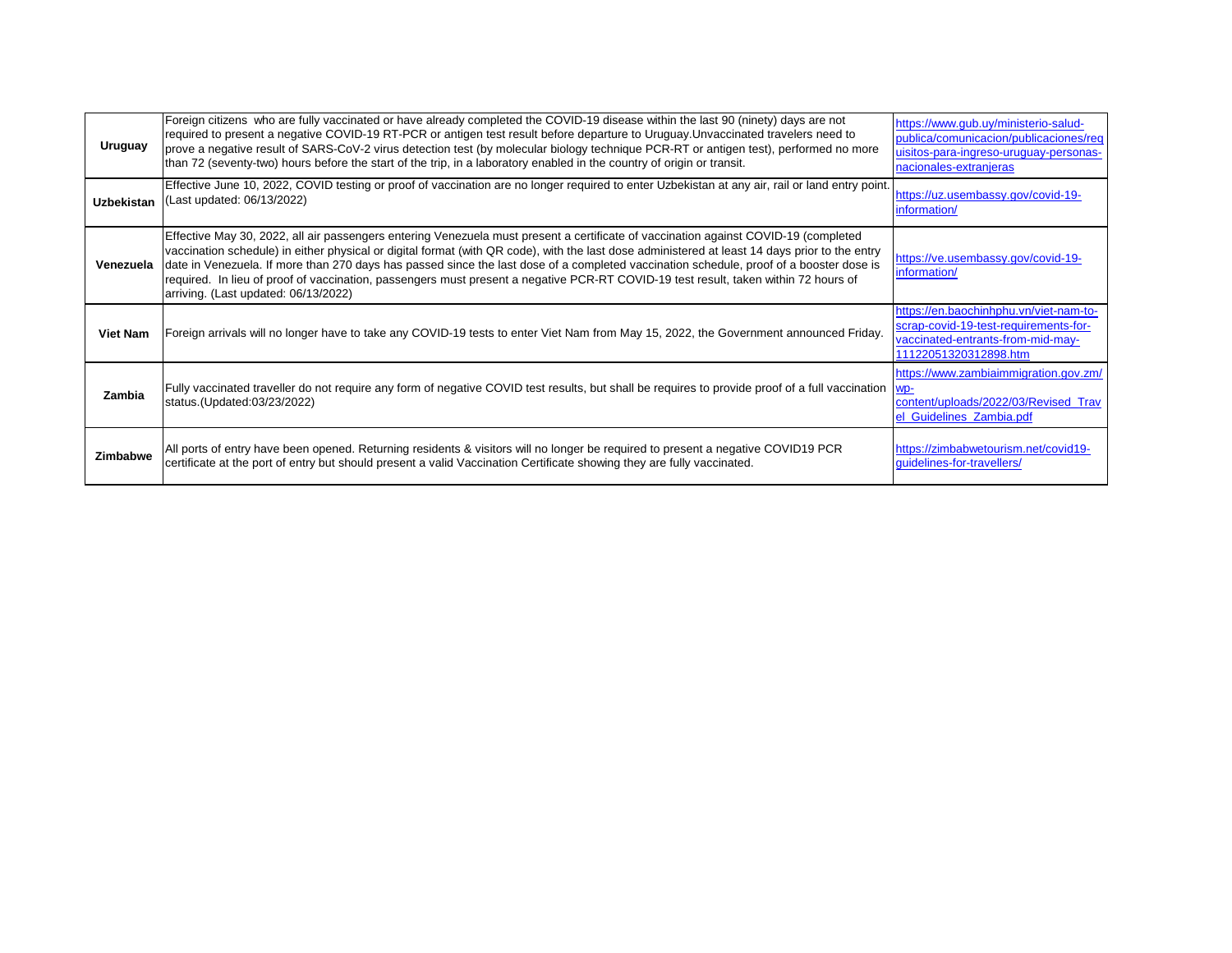| Reopen for International Travel With Required COVID-19 Testing (31 Member States)<br>Updated on 21 June, 2022 |                                                                                                                                                                                                                                                                                                                                                                                                                                                                                |                                                                                                                                  |
|---------------------------------------------------------------------------------------------------------------|--------------------------------------------------------------------------------------------------------------------------------------------------------------------------------------------------------------------------------------------------------------------------------------------------------------------------------------------------------------------------------------------------------------------------------------------------------------------------------|----------------------------------------------------------------------------------------------------------------------------------|
| Angola                                                                                                        | Anyone arriving in Angola must present proof of a negative RT-PCR COVID-19 test; passengers may take the test up to 72 hours<br>prior to travel.(Last updated: 06/14/2022)                                                                                                                                                                                                                                                                                                     | https://ao.usembassv.gov/covid-19-<br>information/                                                                               |
| <b>Burundi</b>                                                                                                | All travellers are required the negative COVID-19 test(PCR and/or serology) for entry. The test must be done within 72 hours of<br>boarding a plane to Bujumbura.<br>All travelers<br>must take a COVID-19 test upon arrival. The cost is \$100.<br>(Last updated: 06/13/2022)                                                                                                                                                                                                 | https://bi.usembassy.gov/covid-19-<br>information/                                                                               |
| <b>Chile</b>                                                                                                  | While it is not mandatory, it is always advisable to perform a diagnostic test before traveling. The approval of vaccines to access the<br>Mobility Pass is voluntary. We recommend processing it, since the pass allows you to enter interior rooms of restaurants, cinemas,<br>theaters, bus trips, among others.                                                                                                                                                            | https://www.chile.travel/planviajarachil<br><u>e/</u>                                                                            |
| Congo                                                                                                         | If you are a traveler to Congo, you must before your departure from abroad: Pay for the COVID-19 PCR test to be carried out as<br>soon as you arrive at Congo airports (Brazzaville and Pointe Noire).                                                                                                                                                                                                                                                                         | https://voyage-congo.com/en/                                                                                                     |
| <b>Democratic</b><br>Republic of<br>Congo                                                                     | If you're fully vaccinated, Travellers aged 11 and above need to provide proof of a negative coronavirus test upon entry to DRC<br>and/or proof of vaccination against COVID-19. The test result date must be within the 48 hours prior to your arrival. Children under<br>the age of 11 are exempt. There is no requirement for a PCR COVID-19 test at the airport upon arrival. If you're not fully<br>vaccinated, you will be subject to an additional PCR test on arrival. | https://www.gov.uk/foreign-travel-<br>advice/democratic-republic-of-the-<br>congo/entry-requirements                             |
| Djibouti                                                                                                      | Even if you are fully vaccinated you will still need to arrive with a PCR test which must have been taken within 72 hours of the start<br>of the journey and 120 hours of arrival in Djibouti. On arrival you will be required to take an additional COVID-19 test at the airport<br>for which you will pay \$30.                                                                                                                                                              | https://www.gov.uk/foreign-travel-<br>advice/djibouti/entry-<br>requirements#entry-rules-in-<br>response-to-coronavirus-covid-19 |
| <b>Ecuador</b>                                                                                                | Any traveler over 3 years of age must present a mandatory vaccination certificate with QR code or COVID-19 vaccination card<br>valid with at least 14 days of validity after completing the scheme, or the negative result of an RT-PCR test carried out up to 72<br>hours prior to boarding to Ecuador. Passengers under 3 years of age will not present these requirements.                                                                                                  | https://www.aeropuertoquito.aero/es/p<br>rotocolo-covid-19.html                                                                  |
| <b>Eritrea</b>                                                                                                | Travellers, regardless of whether fully vaccinated or not, must have a negative COVID-19 PCR test result. The test must be taken<br>a maximum of 72 hours before arrival in Eritrea.(Last updated: 05/09/2022)                                                                                                                                                                                                                                                                 | https://er.usembassy.gov/covid-19-<br>information/                                                                               |
| Fiji                                                                                                          | Fiji is quarantine free for fully-vaccinated travellers from all over the world. Travellers (16yrs+) must produce a digital/paper<br>certification of full-vaccination at least 14 days before travel. All travellers (12 years+) must take a pre-booked Rapid Antigen Test<br>(RAT) anytime within 72 hours of arrival in Fiji, at their hotel or nearby testing facility. This test must also be taken by travellers<br>transiting Fiji for more than 48 hours               | https://www.fiji.travel/articles/frequentl<br>y-asked-questions-travelling-to-fiji                                               |
| Guinea-Bissau                                                                                                 | Entry and exit into Guinea-Bissau is permitted only with the presentation of a negative COVID-19 test result (done within 72 hours<br>from the start of travel) (Last updated: 05/27/2022)                                                                                                                                                                                                                                                                                     | https://gw.usmission.gov/covid-19-<br>information/                                                                               |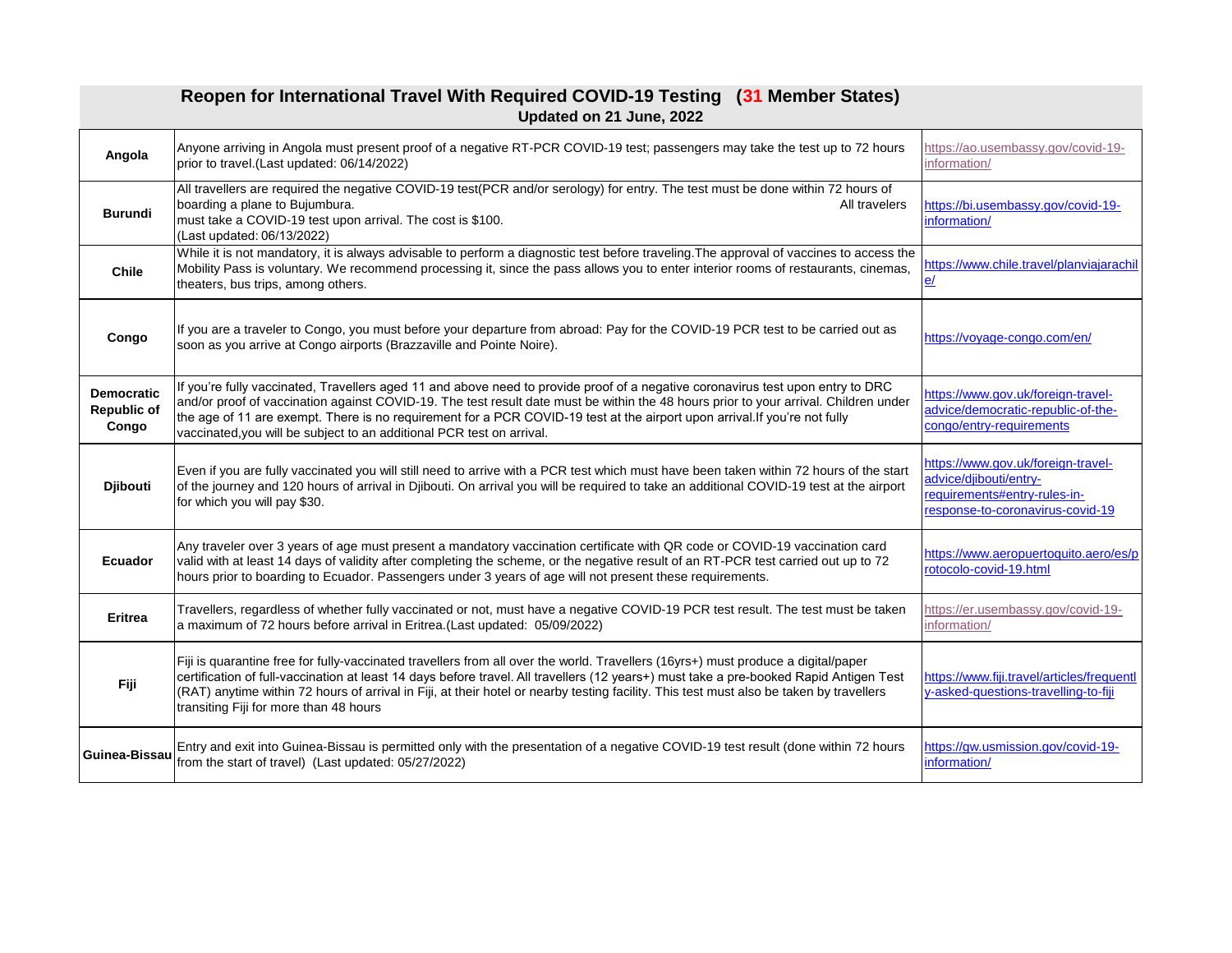| Guyana            | From November 1, 2021, the following COVID 19 measures shall apply as travel requirements for entry into Guyana. The<br>measures in the Official Gazette (Extraordinary) of Guyana, 235/2021 is applicable with these variations.<br>The following documents are required before travelling to Guyana<br>1) Proof of full vaccination<br>2) Negative SARS-CoV-2 Antigen test not older than 72 hours or a negative SARs-Cov-2 PCR test not older than 72 hours                                                                                                                     | https://www.health.gov.gy/images/trav<br>el requirement.pdf                                                         |
|-------------------|------------------------------------------------------------------------------------------------------------------------------------------------------------------------------------------------------------------------------------------------------------------------------------------------------------------------------------------------------------------------------------------------------------------------------------------------------------------------------------------------------------------------------------------------------------------------------------|---------------------------------------------------------------------------------------------------------------------|
| Indonesia         | All foreign nationals entering Indonesia must present a negative PCR test issued a maximum of 2 x 24 hours before departure, as<br>well as a fully completed Electronic Health Alert Card (eHAC) for contact tracing purposes. All foreign nationals entering Indonesia<br>must carry out a PCR test upon arrival. Foreign nationals who present a positive PCR test result upon arrival will be transferred to<br>an isolation or treatment facility by the relevant authorities. Consult the Indonesian government COVID-19 website for full<br>details.(Updated on: 04/29/2022) | https://www.dfa.ie/travel/travel-<br>advice/a-z-list-of-countries/indonesia/                                        |
| Iran              | Travelers must have a negative COVID-19 PCR test result. The test must be taken a maximum of 72 hours before departure. The<br>results must be in English or approved by an Iranian consulate.                                                                                                                                                                                                                                                                                                                                                                                     | https://caa.gov.ir/covid-<br>Z77*MTY0NjM1OTE5NS40LjEuMTY0<br>NjM1OTI3MS4w                                           |
| Liberia           | Travelers must have a negative COVID-19 PCR test result from a test taken a maximum of 72 hours before departure and<br>obtained from an accredited laboratory.(Updaed:04/21/2022)                                                                                                                                                                                                                                                                                                                                                                                                 | https://www.nphil.gov.lr/index.php/libe<br>ria-health-ministry-introduces-new-<br>covid-19-protocols-for-travelers/ |
| Libya             | A COVID-19 PCR test administered no more than 48 hours prior to travel to Libya is required.(Last updated: 05/10/2022)                                                                                                                                                                                                                                                                                                                                                                                                                                                             | https://ly.usembassy.gov/u-s-citizen-<br>services/covid-19-information/                                             |
| Madagascar        | Entry requirements update, May 12, 2022: Presentation of a negative result of an Rt-PCR test performed 72 hours before<br>boarding. Performing a rapid antigen test upon arrival in Madagascar, at the traveler's expense. In case of a positive result to the<br>rapid antigen test on arrival, a 7-day self-isolation at least will be implemented in a dedicated facility, at the traveler's expense.                                                                                                                                                                           | https://madagascar-tourisme.com/Fr-<br>fr/border-reopening/                                                         |
| <b>Mauritania</b> | A NEGATIVE PCR TEST IS ONLY REQUIRED FOR ENTRY TO MAURITANIA IF YOU LACK PROOF OF FULL VACCINATION.<br>Fully vaccinated persons are still require to present a negative PCR test result by airlines prior to boarding for Mauritania bound<br>flights. (Last updated: 06/13/22)                                                                                                                                                                                                                                                                                                    | https://mr.usembassy.gov/covid-19-<br>information-2/                                                                |
| <b>Mauritius</b>  | 1) You must be fully vaccinated to freely explore our island and its attractions throughout your holidayCOVID-19. testing will be<br>required on arrival (day 0) in Mauritius.<br>2)<br>Unvaccinated guests must book a 14-night quarantine stay in an official quarantine hotel.To enter Mauritius, you must present a<br>negative PCR test taken within 72 hours before departure. You will have a PCR test on arrival, day 7 and day 14. After a negative<br>PCR test on day 14, you can freely explore the island and move to new accommodation or go home.                    | https://mauritiusnow.com/                                                                                           |
| <b>Morocco</b>    | Travelers wishing to travel to Morocco, by any means, must present a health form, to be downloaded online before boarding, duly<br>completed. It is also distributed on board the airport or ship.<br>They must also present a valid vaccination passport or a negative PCR test result less than 72 hours old.<br>Children under the age of 12 are exempt from all requirements.                                                                                                                                                                                                  | https://www.visitmorocco.com/en/trav<br>el-info/covid-19-travel-safely-to-<br>morocco                               |
| <b>Myanmar</b>    | All foreign nationals are required to present laboratory evidence of a negative COVID-19 RT-PCR test issued at most 48 hours<br>before arrival if you are unable to present a COVID-19 fully vaccinated certificate at least 14 days before arrival to Myanmar with<br>one of the vaccines approved by the Ministry of Health (MOH)I.(Last updated: 06/17/2022)                                                                                                                                                                                                                    | https://mm.usembassy.gov/covid-19-<br>information/                                                                  |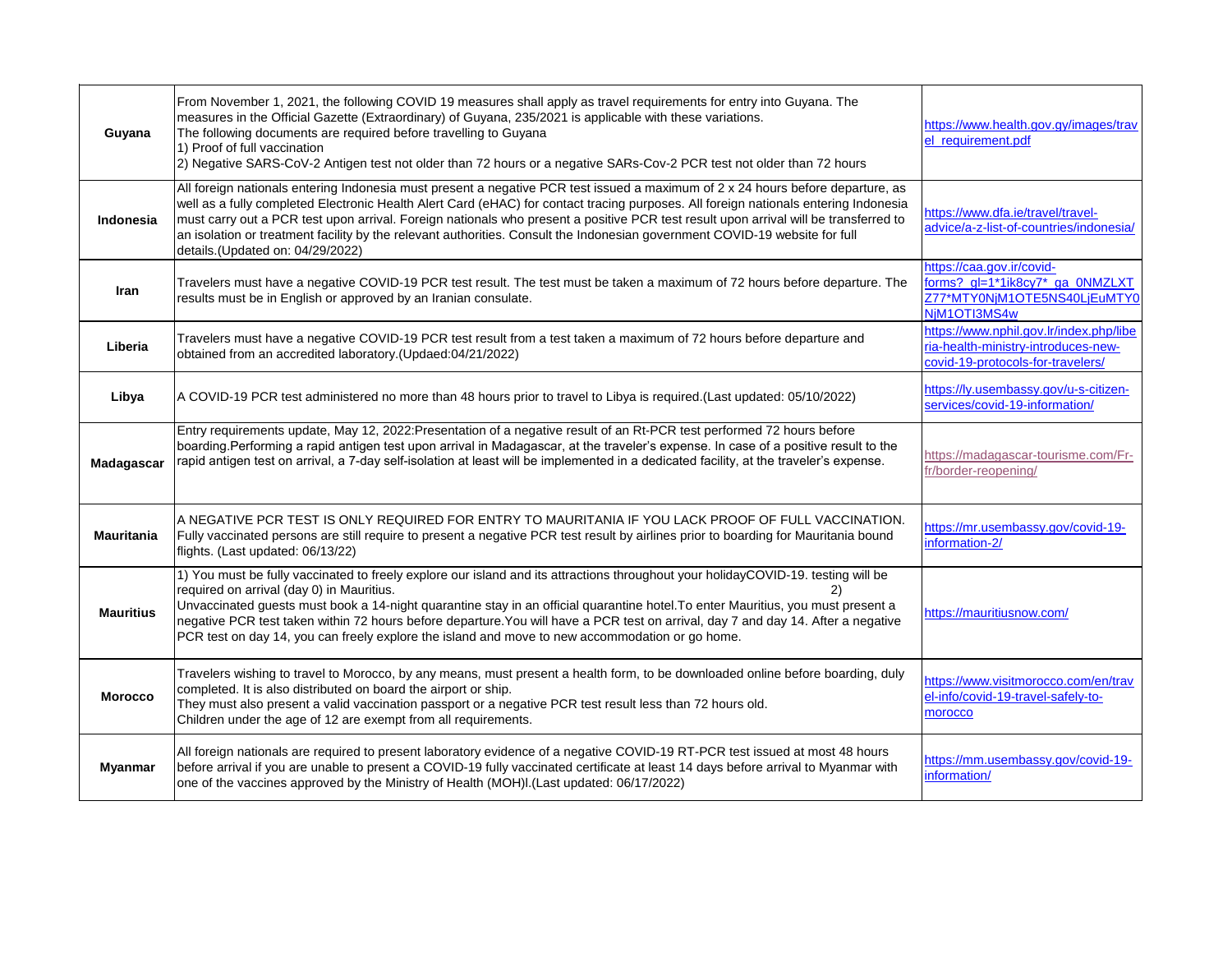| <b>New Zealand</b>                 | Lastest updated- 21 June 2022:<br>1) You do not need a pre-departure test to enter New Zealand.<br>[2] Most travellers need to be vaccinated and take 2 rapid antigen tests (RATs) after arriving in New Zealand.                                                                                                                                                                                                                                                                                                                                                                                                                                                                                                                                                                                                                                                                                                                                                                          | https://covid19.govt.nz/internationa<br>I-travel/travel-to-new-zealand/pre-<br>departure-tests-to-enter-new- |
|------------------------------------|--------------------------------------------------------------------------------------------------------------------------------------------------------------------------------------------------------------------------------------------------------------------------------------------------------------------------------------------------------------------------------------------------------------------------------------------------------------------------------------------------------------------------------------------------------------------------------------------------------------------------------------------------------------------------------------------------------------------------------------------------------------------------------------------------------------------------------------------------------------------------------------------------------------------------------------------------------------------------------------------|--------------------------------------------------------------------------------------------------------------|
| Nicaragua                          | Travelers must have an original negative COVID-19 RT-PCR test result. The test must be taken a maximum of 72 hours before                                                                                                                                                                                                                                                                                                                                                                                                                                                                                                                                                                                                                                                                                                                                                                                                                                                                  | zealand/<br>https://www.intur.gob.ni/2020/09/21/ni                                                           |
|                                    | arrival in Nicaragua.                                                                                                                                                                                                                                                                                                                                                                                                                                                                                                                                                                                                                                                                                                                                                                                                                                                                                                                                                                      | caragua-reanuda-vuelos-comerciales/                                                                          |
| Palau                              | Travelers must submit proof of complete COVID-19 vaccination with final dose administered at least fourteen (14) days prior to<br>departure to the Republic.All Travelers must also provide proof of either: a). A negative result of a COVID-19 PCR test (any type of<br>PCR test, including NAAT, RTPCR, qPCR, RT-LAMP, TMA, molecular test, isothermal amplification, ddPCR, or CRISPR), and<br>such test must be taken within three (3) days prior to departure from the point of origin to the Republic; or b). A negative result of a<br>COVID-19 antigen test (WHO or US FDA authorized or approved test), and such test must be taken within one (1) day prior to<br>departure from the point of origin to the Republic; or c). Documentation of recovery from COVID-19 which includes proof of a<br>recent positive viral test and a letter from a healthcare provider or a public health official stating that traveler has recovered from<br>COVID-19 and is cleared to travel. | https://www.palaugov.pw/travel/                                                                              |
| <b>Papua New</b><br>Guinea         | 1) All persons must be fully vaccinated to travel to PNG, unless they are under 18 years of age or are a citizen of Papua New<br>Guinea. A person is considered fully vaccinated if they have had the recommended number of doses for the vaccine as listed in<br>Schedule 2, within the past 6 months; or they have had the recommended number of doses for the vaccine, as listed in Schedule 2<br>and they have had a booster vaccine; 2) All persons traveling to PNG must have a valid COVID-19 test within 72 hours prior to<br>their original port of departure. Children aged 5 years and under are exempted from being tested; 3) All people arriving into PNG<br>will be tested for COVID-19 upon arrival;                                                                                                                                                                                                                                                                       | https://www.papuanewguinea.travel/tr<br>avel-advice-update                                                   |
| Qatar                              | Travelers who are required to have a PCR lab result before traveling to Qatar must have it at a medical center authorized by the<br>health authorities in the country of departure. A negative test result is required and must be obtained no more than 48 hours before<br>the time of departure from the country of origin. (Please see the pre-travel test rules for detailed guidance.)                                                                                                                                                                                                                                                                                                                                                                                                                                                                                                                                                                                                | https://covid19.moph.gov.ga/EN/trave<br>l-and-return-policy/Pages/default.aspx                               |
| <b>Republic of</b><br>Korea        | All passengers arriving in the ROK by plane must provide proof of a negative COVID-19 PCR test taken within 48 hours of their<br>departure.Arriving passengers will experience some combination of temperature screening, health questionnaires, quarantines,<br>and/or COVID-tests, depending on points of departure, visa status, and nationality.(Updated:05/11/2022)                                                                                                                                                                                                                                                                                                                                                                                                                                                                                                                                                                                                                   | https://kr.usembassy.gov/022420-<br>covid-19-information/                                                    |
| <b>Russia</b><br><b>Federation</b> | The Russian government requires that all foreign travelers present a negative PCR COVID-19 test result upon arrival, dated no<br>later than two days prior to arrival in Russia. The results can be in English and/or digital. (Last updated:03/30/2022)                                                                                                                                                                                                                                                                                                                                                                                                                                                                                                                                                                                                                                                                                                                                   | https://ru.usembassy.gov/covid-19-<br>information/                                                           |
| Rwanda                             | As part of Government measures to prevent the spread of COVID-19, the following is mandatory upon entry into Rwanda, effective<br>14th May 2022:<br>Arriving passengers at Kigali International Airport must present a negative Antigen Rapid Test (RDT) taken 72 hours prior to<br>departure (meaning travelers must be tested and get results within 3 days of their first flight). COVID-19 Test is not mandatory for<br>accompanied children under 5 years. Incoming travelers eligible (aged 12 years and above) for Covid-19 vaccine are encouraged<br>to be fully vaccinated before their travel. An additional Antigen Rapid Test (RDT) will be taken upon arrival at own cost.                                                                                                                                                                                                                                                                                                    | https://www.rbc.gov.rw/index.php?id<br>$=745$                                                                |
| <b>Saint Kitts</b><br>and Nevis    | Effective Friday April 1st 2022, all travelers must submit a Rapid Antigen negative test result from a CLIA/CDC/UKAS approved lab<br>accredited with ISO/IEO 17025 standard, taken 1 day prior of your arrival or submit a COVID-19 RT-PCR or NAAT negative test<br>result from a CLIA/CDC/UKAS approved lab accredited with ISO/IEO 17025 standard, taken within 3 days of your arrival, along<br>with the required embarkation form, and all other supporting documentation. An embarkation form is required regardless of age.                                                                                                                                                                                                                                                                                                                                                                                                                                                          | https://www.stkittstourism.kn/travel-<br>requirements                                                        |